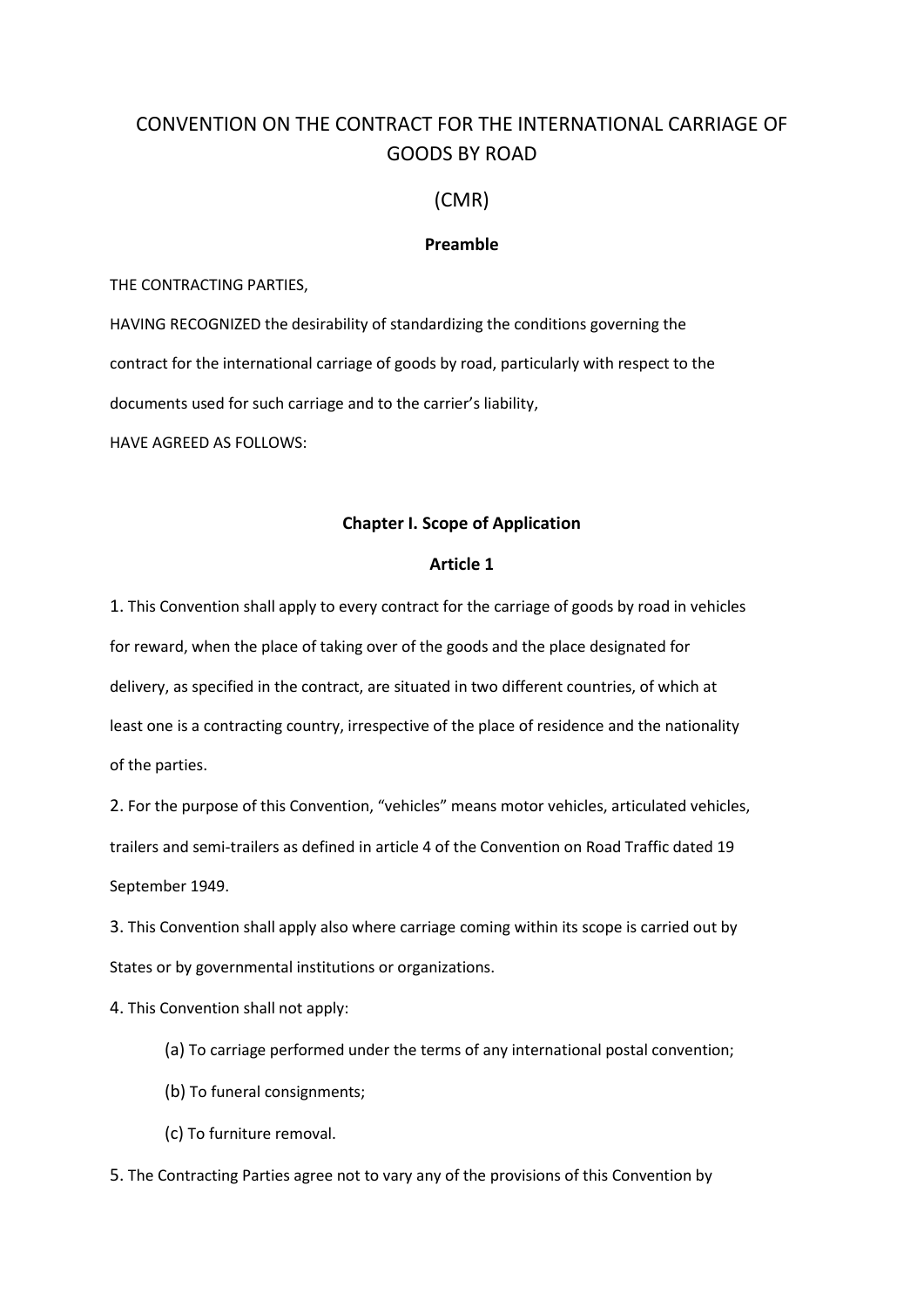special agreements between two or more of them, except to make it inapplicable to their frontier traffic or to authorize the use in transport operations entirely confined to their territory of consignment notes representing a title to the goods.

### **Article 2**

1. Where the vehicle containing the goods is carried over part of the journey by sea, rail, inland waterways or air, and, except where the provisions of article 14 are applicable, the goods are not unloaded from the vehicle, this Convention shall nevertheless apply to the whole of the carriage. Provided that to the extent it is proved that any loss, damage or delay in delivery of the goods which occurs during the carriage by the other means of transport was not caused by an act or omission of the carrier by road, but by some event which could only have occurred in the course of and by reason of the carriage by that other means of transport, the liability of the carrier by road shall be determined not by this Convention but in the manner in which the liability of the carrier by the other means of transport would have been determined if a contract for the carriage the goods alone had been made by the sender with the carrier by the other means of transport in accordance with the conditions prescribed by law for the carriage of goods by that means of transport. If, however, there are no such prescribed conditions, the liability of the carrier by road shall be determined by this convention.

2. If the carrier by road is also himself the carrier by the other means of transport, his liability shall also be determined in accordance with the provisions paragraph 1 of this article, but as if, in his capacities as carrier by road and carrier by the other means of transport, he were two separate persons.

### **Chapter II. Persons for whom the Carrier is Responsible**

# **Article 3**

For the purposes of this Convention the carrier shall be responsible for the acts of omissions of his agents and servants and of any other persons of whose services he makes use for the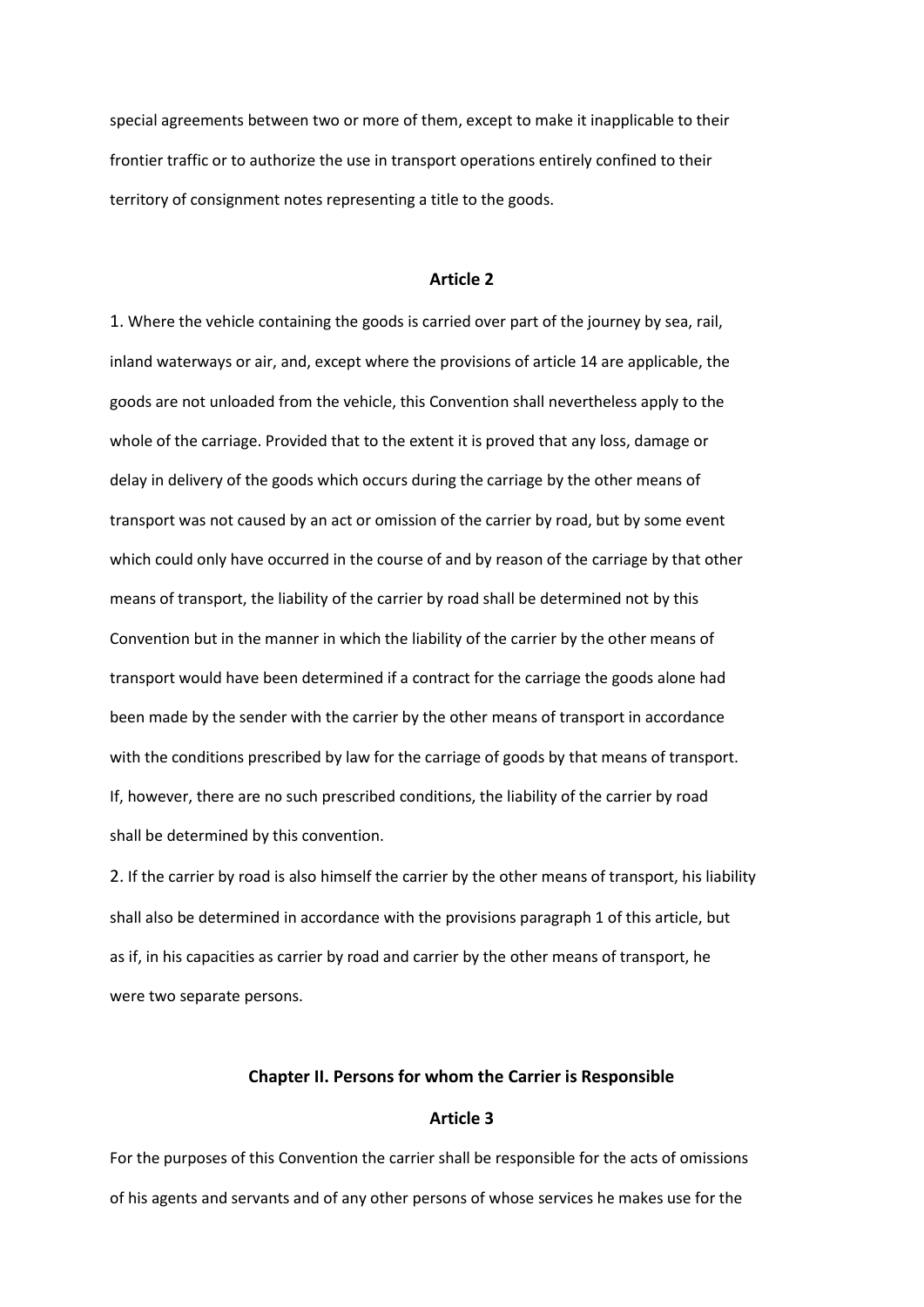performance of the carriage, when such agents, servants or other persons are acting within the scope of their employment, as if such acts or omissions were his own.

#### **Chapter III. Conclusion and Performance of the Contract of Carriage**

# **Article 4**

The contract of carriage shall be confirmed by the making out of a consignment note. The absence, irregularity or loss of the consignment note shall not affect the existence or the validity of the contract of carriage which shall remain subject the provisions of this Convention.

# **Article 5**

1. The consignment note shall be made out in three original copies signed by the sender and by the carrier. These signatures may be printed or replaced by the stamps of the sender and the carrier if the law of the country in which the consignment note has been made out so permits. The first copy shall be handed to the sender, the second shall accompany the goods and the third shall be retained by the carrier.

2. When the goods which are to be carried have to be loaded in different vehicles, or are of different kinds or are divided into different lots, the sender or the carrier shall have the right to require a separate consignment note to be made out for each vehicle used, or for each kind or lot of goods.

#### **Article 6**

- 1. The consignment note shall contain the following particulars:
	- (a) The date of the consignment note and the place at which it is made out;
	- (b) The name and address of the sender;
	- (c) The name and address of the carrier;
	- (d) The place and the date of taking over of the goods and the place designated for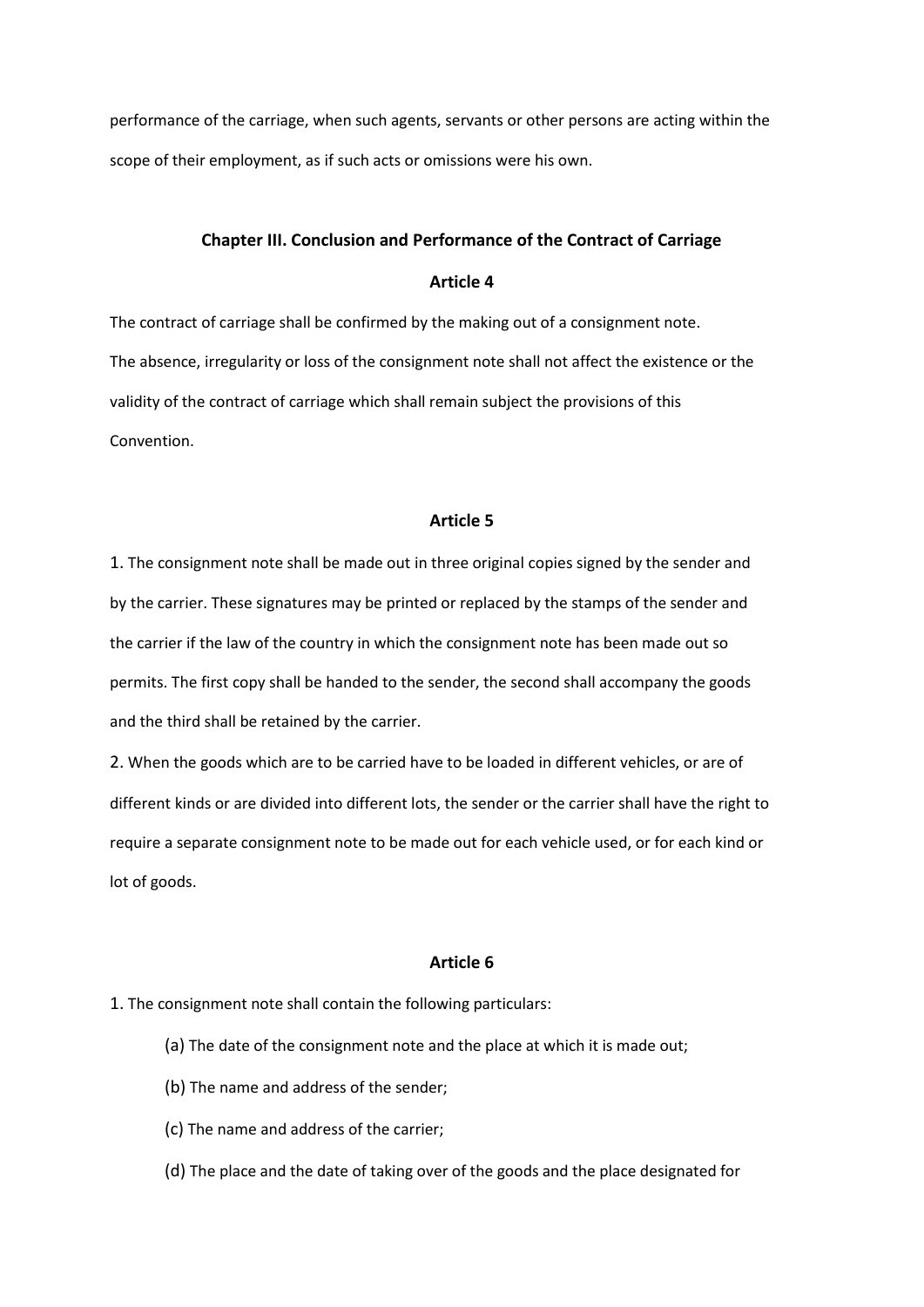delivery;

(e) The name and address of the consignee;

(f) The description in common use of the nature of the goods and the method of packing,

and, in the case of dangerous goods, their generally recognized description;

(g) The number of packages and their special marks and numbers;

(h) The gross weight of the goods or their quantity otherwise expressed;

(i) Charges relating to the carriage (carriage charges, supplementary charges, customs

duties and other charges incurred from the making of the contract to the time of

delivery);

(j) The requisite instructions for Customs and other formalities;

- (k) A statement that the carriage is subject, notwithstanding any clause to the contrary, to the provisions of this Convention.
- 2. Where applicable, the consignment note shall also contain the following particulars:

(a) A statement that trans-shipment is not allowed;

(b) Then charges which the sender undertakes to pay;

(c) The amount of "cash on delivery" charges;

- (d) A declaration of the value of the goods and the amount representing special interest in delivery;
- (e) The sender's instructions to the carrier regarding insurance of the goods;
- (f) The agreed time limit within which the carriage is to be carried out;
- (g) A list of the documents handed to the carrier.

3. The parties may enter in the consignment note any other particulars which they may deem useful.

# **Article 7**

1. The sender shall be responsible for all expenses, loss and damage sustained by the carrier

by reason of the inaccuracy or inadequacy of: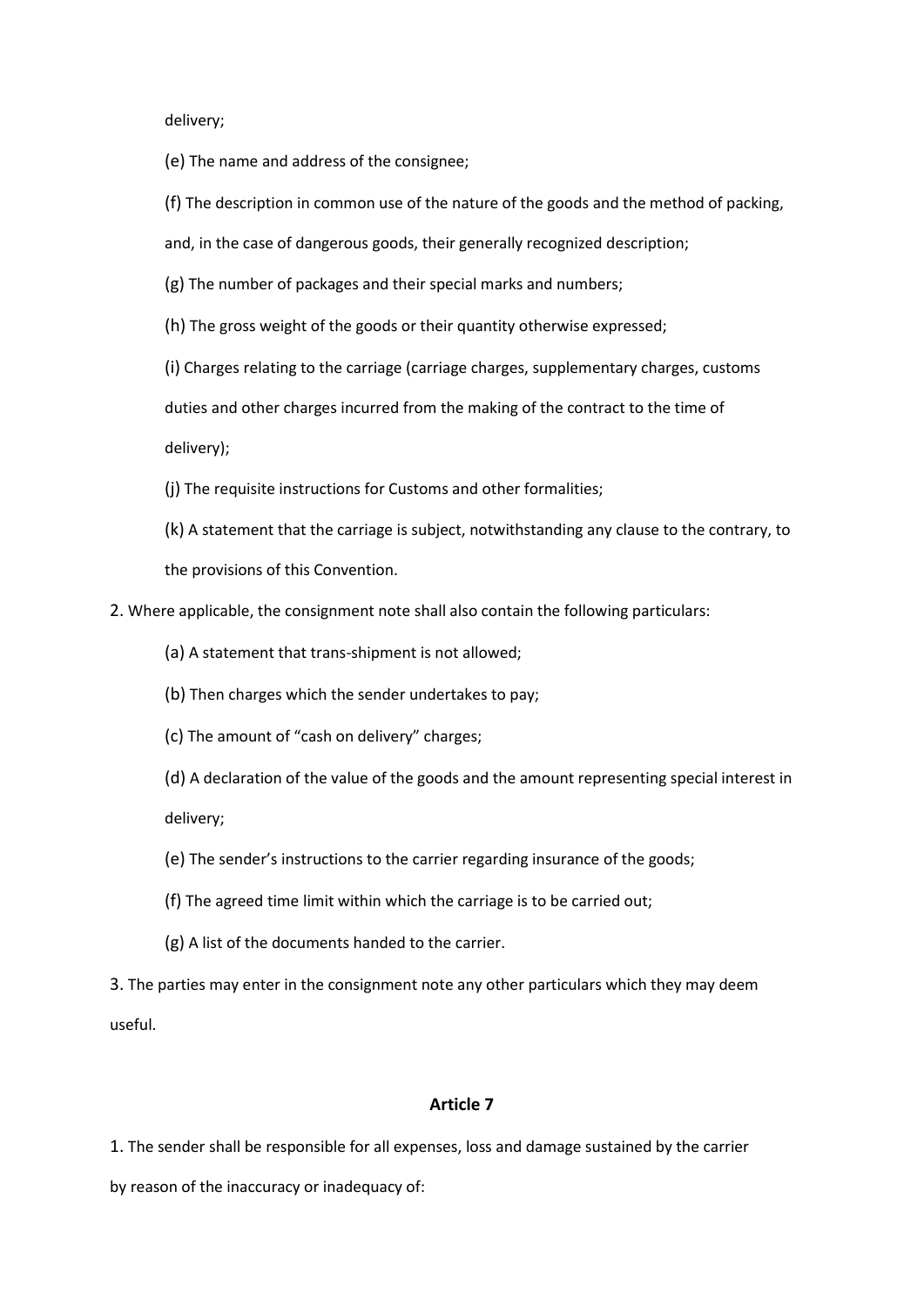(a) The particulars specified in article 6, paragraph 1, (b), (d), (e), (f), (g), (h) and (j);

(b) The particular specified in article 6, paragraph 2;

(c) Any other particulars or instructions given by him to enable the consignment note to be made out or for the purpose of their being entered therein.

2. If, at the request of the sender, the carrier enters in the consignment note the particulars referred to in paragraph 1 of this article, he shall be deemed, unless the contrary is proved, to have done so on behalf of the sender.

3. If the consignment note does not contain the statement specified in article 6, paragraph 1 (k), the carrier shall be liable for all expenses, loss and damage sustained through such omission by the person entitled to dispose of the goods.

#### **Article 8**

1. On taking over the goods, the carrier shall check:

(a) The accuracy of the statements in the consignment note as to the number of packages and their marks and numbers, and

(b) The apparent condition of the goods and their packaging.

2. Where the carrier has no reasonable means of checking the accuracy of e statements referred to in paragraph 1 (a) of this article, he shall enter his reservations in the consignment note together with the grounds on which they are based. He shall likewise specify the grounds for any reservations which he makes with regard to the apparent condition of the goods and their packaging, such reservations shall not bind the sender unless he has expressly agreed to be bound by them in the consignment note.

3. The sender shall be entitled to require the carrier to check the gross weight the goods or their quantity otherwise expressed. He may also require the contents of the packages to be checked. The carrier shall be entitled to claim the cost of such checking. The result of the checks shall be entered in the consignment note.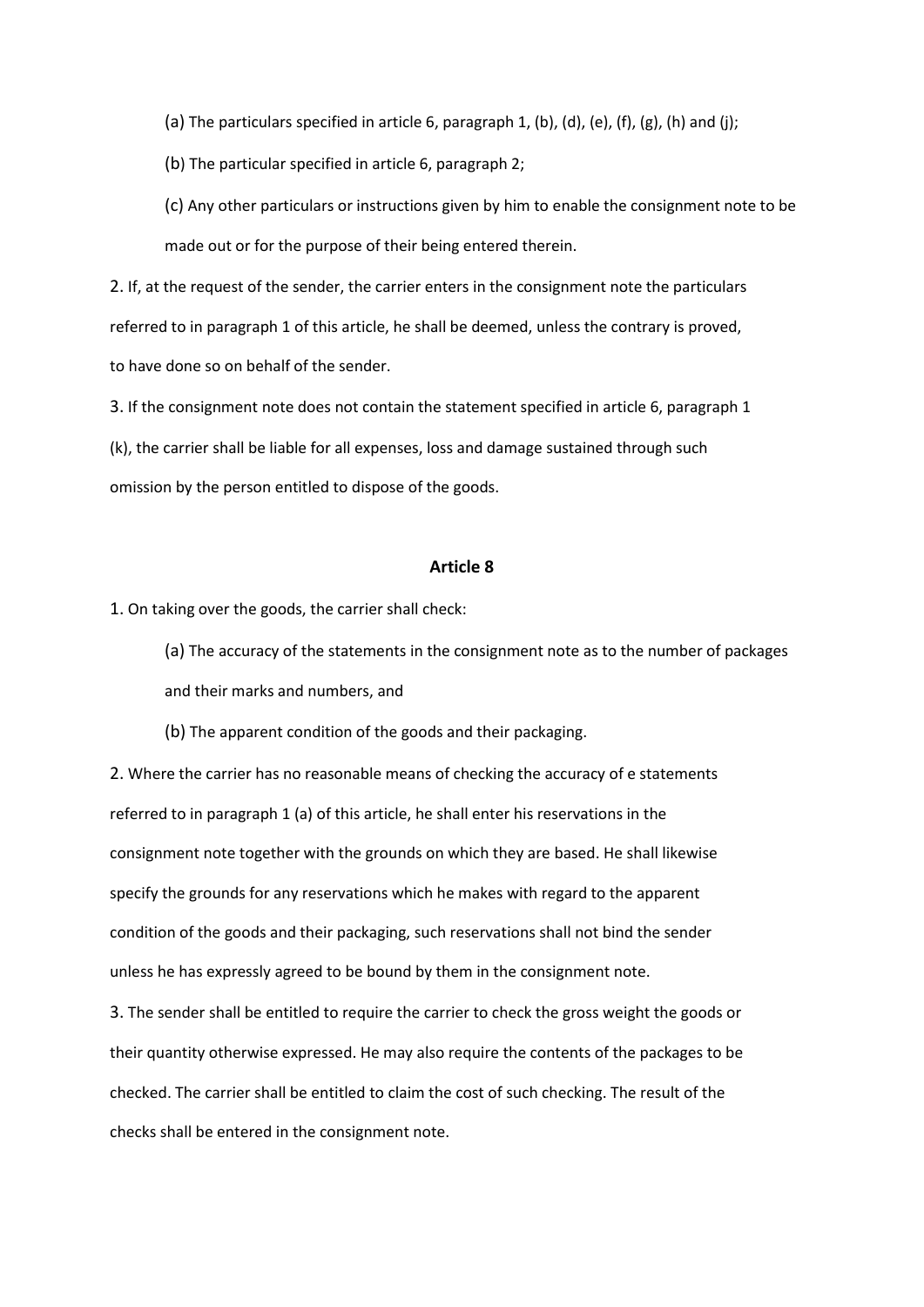1. The consignment note shall be prima facie evidence of the making of the contract of carriage, the conditions of the contract and the receipt of the goods by the carrier. 2. If the consignment note contains no specific reservations by the carrier, it shall be presumed, unless the contrary is proved, that the goods and their packaging appeared to be in good condition when the carrier took them over and that the number of packages, their marks and numbers corresponded with the statements in the consignment note.

#### **Article 10**

The sender shall be liable to the carrier for damage to persons, equipment or other goods, and for any expenses due to defective packing of the goods, unless the defect was apparent or known to the carrier at the time when he took over the goods and he made no reservations concerning it.

#### **Article 11**

1. For the purposes of the Customs or other formalities which have to be completed before delivery of the goods, the sender shall attach the necessary documents to the consignment note or place them at the disposal of the carrier and shall furnish him with all the information which he requires.

2. The carrier shall not be under any duty to enquire into either the accuracy or the adequacy of such documents and information. The sender shall be liable to the carrier for any damage caused by the absence, inadequacy or irregularity of such documents and information, except in the case of some wrongful act or neglect on the part of the carrier. 3. The liability of the carrier for the consequences arising from the loss or incorrect use of the documents specified in and accompanying the consignment note or deposited with the carrier shall be that of an agent, provided that the compensation payable by the carrier shall not exceed that payable in the event of loss of the goods.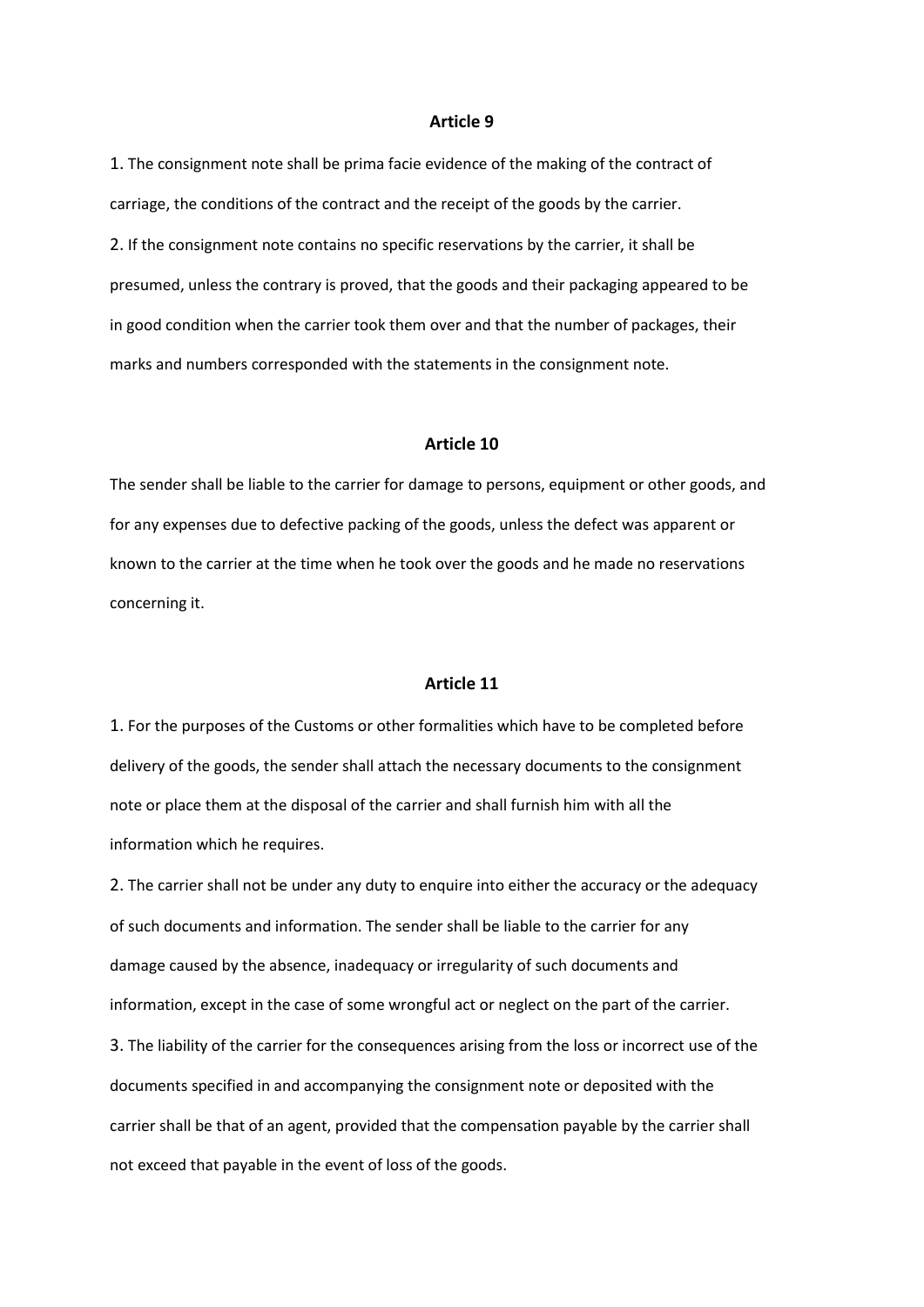1. The sender has the right to dispose of the goods, in particular by asking the carrier to stop the goods in transit, to change the place at which delivery is to take place or to deliver the goods to a consignee other than the consignee indicated in the consignment note.

2. This right shall cease to exist when the second copy of the consignment note is handed to the consignee or when the consignee exercises his right under article 13, paragraph 1; from that time onwards the carrier shall obey the orders of the consignee.

3. The consignee shall, however, have the right of disposal from the time when the consignment note is drawn up, if the sender makes an entry to that effect in the consignment note.

4. If in exercising his right of disposal the consignee has ordered the delivery of the goods to another person, that other person shall not be entitled to name other consignees.

5. The exercise of the right of disposal shall be subject to the following conditions:

(a) That the sender or, in the case referred to in paragraph 3 of this article, the consignee who wishes to exercise the right produces the first copy of the consignment note on which the new instructions to the carrier have been entered and indemnifies the carrier against all expenses, loss and damage involved in carrying out such instructions; (b) That the carrying out of such instructions is possible at the time when the instructions reach the person who is to carry them out and does not either interfere with the normal working of the carriers' undertaking or prejudice the senders or consignees of other consignments;

(c)That the instructions do not result in a division of the consignment.

6. When, by reason of the provisions of paragraph 5 (b) of this article, the carrier cannot carry out the instructions which he receives, he shall immediately notify the person who gave him such instructions.

7. A carrier who has not carried out the instructions given under the conditions provided for in this article or who has carried them out without requiring the first copy of the consignment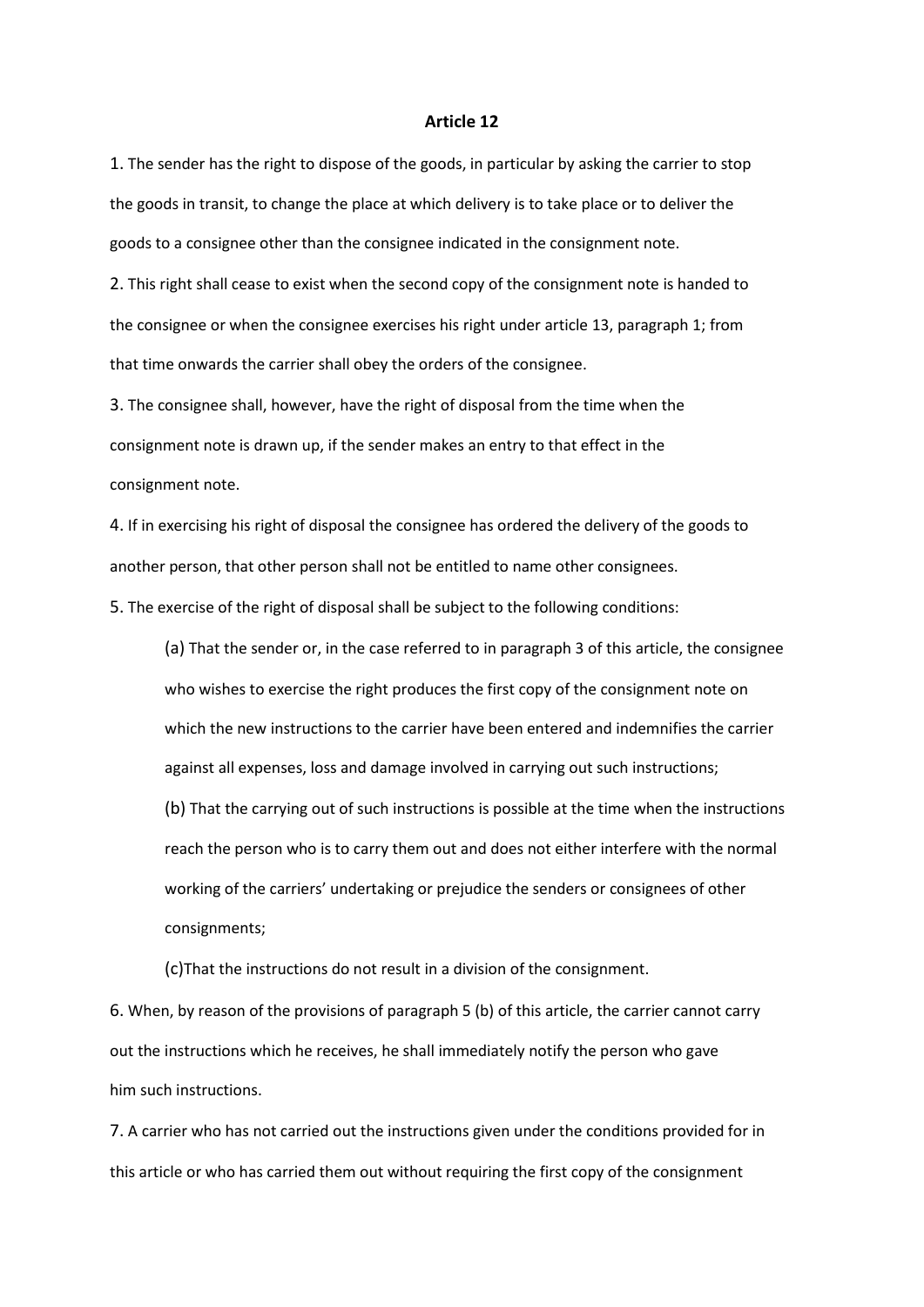note to be produced, shall be liable to the person entitled to make a claim for any loss or damage caused thereby.

#### **Article 13**

1. After arrival of the goods at the place designated for delivery, the consignee shall be entitled to require the carrier to deliver to him, against a receipt, the second copy of the consignment note and the goods. If the loss of the goods established or if the goods have not arrived after the expiry of the period provided for in article 19, the consignee shall be entitled to enforce in his own name against the carrier any rights arising from the contract of carriage.

2. The consignee who avails himself of the rights granted to him under paragraph 1 of this article shall pay the charges shown to be due on the consignment note, but in the event of dispute on this matter the carrier shall not be required to deliver the goods unless security has been furnished by the consignee.

### **Article 14**

1. If for any reason it is or becomes impossible to carry out the contract in accordance with the terms laid down in the consignment note before the goods reach the place designated for delivery, the carrier shall ask for instructions from the person entitled to dispose of the goods in accordance with the provisions of article 12.

2. Nevertheless, if circumstances are such as to allow the carriage to be carried out under conditions differing from those laid down in the consignment note and if the carrier has been unable to obtain instructions in reasonable time the person entitled to dispose of the goods in accordance with the provisions of article 12, he shall take such steps as seem to him to be in the best interests the person entitled to dispose of the goods.

# **Article 15**

1. Where circumstances prevent delivery of the goods after their arrival at the place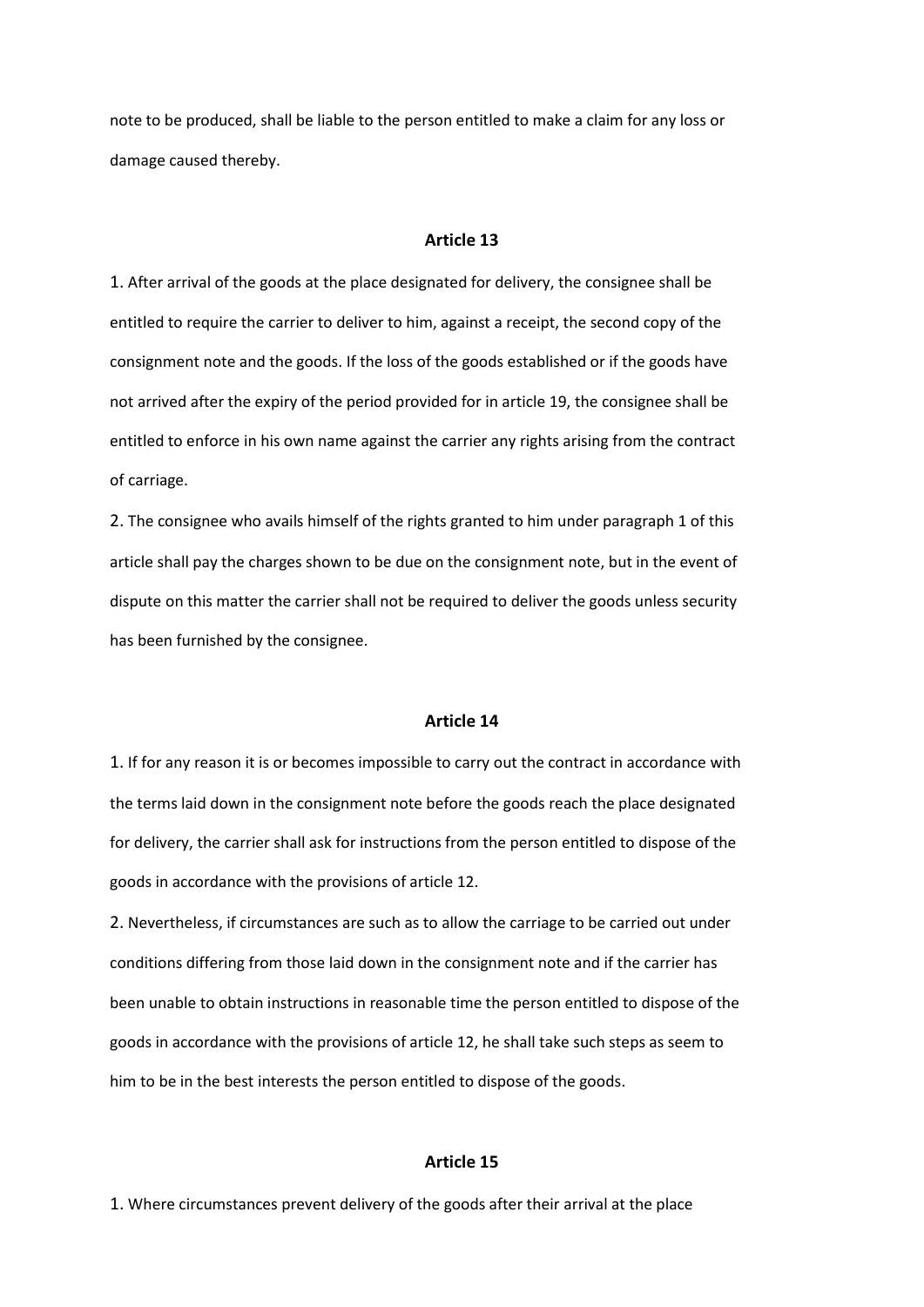designated for delivery, the carrier shall ask the sender for his instructions. If the consignee refuses the goods the sender shall be entitled to dispose of them without being obliged to produce the first copy of the consignment note.

2. Even if he has refused the goods, the consignee may nevertheless require delivery so long as the carrier has not received instructions to the contrary from the sender.

3. When circumstances preventing delivery of the goods arise after the consignee, in exercise of his rights under article 12, paragraph 3, has given an order for the goods to be delivered to another person, paragraphs 1 and 2 of this article shall apply as if the consignee were the sender and that other person were the consignee.

# **Article 16**

1. The carrier shall be entitled to recover the cost of his request for instructions and any expenses entailed in carrying out such instructions, unless such expenses were caused by the wrongful act or neglect of the carrier.

2. In the cases referred to in article 14, paragraph 1, and in article 15, the carrier may immediately unload the goods for account of the person entitled to dispose of them and thereupon the carriage shall be deemed to be at an end. The carrier shall then hold the goods on behalf of the person so entitled. He may, however, entrust them to a third party, and in that case he shall not be under any liability except for the exercise of reasonable care in the choice of such third party. The charges due under the consignment note and all other expenses shall remain chargeable against the goods.

3. The carrier may sell the goods, without awaiting instructions from the person entitled to dispose of them, if the goods are perishable or their condition warrants such a course, or when the storage expenses would be out of proportion to the value of the goods. He may also proceed to the sale of the goods in other cases if after the expiry of a reasonable period he has not received from the person entitled to dispose of the goods instructions to the contrary which he may reasonably be required to carry out.

4. If the goods have been sold pursuant to this article, the proceeds of sale, after deduction of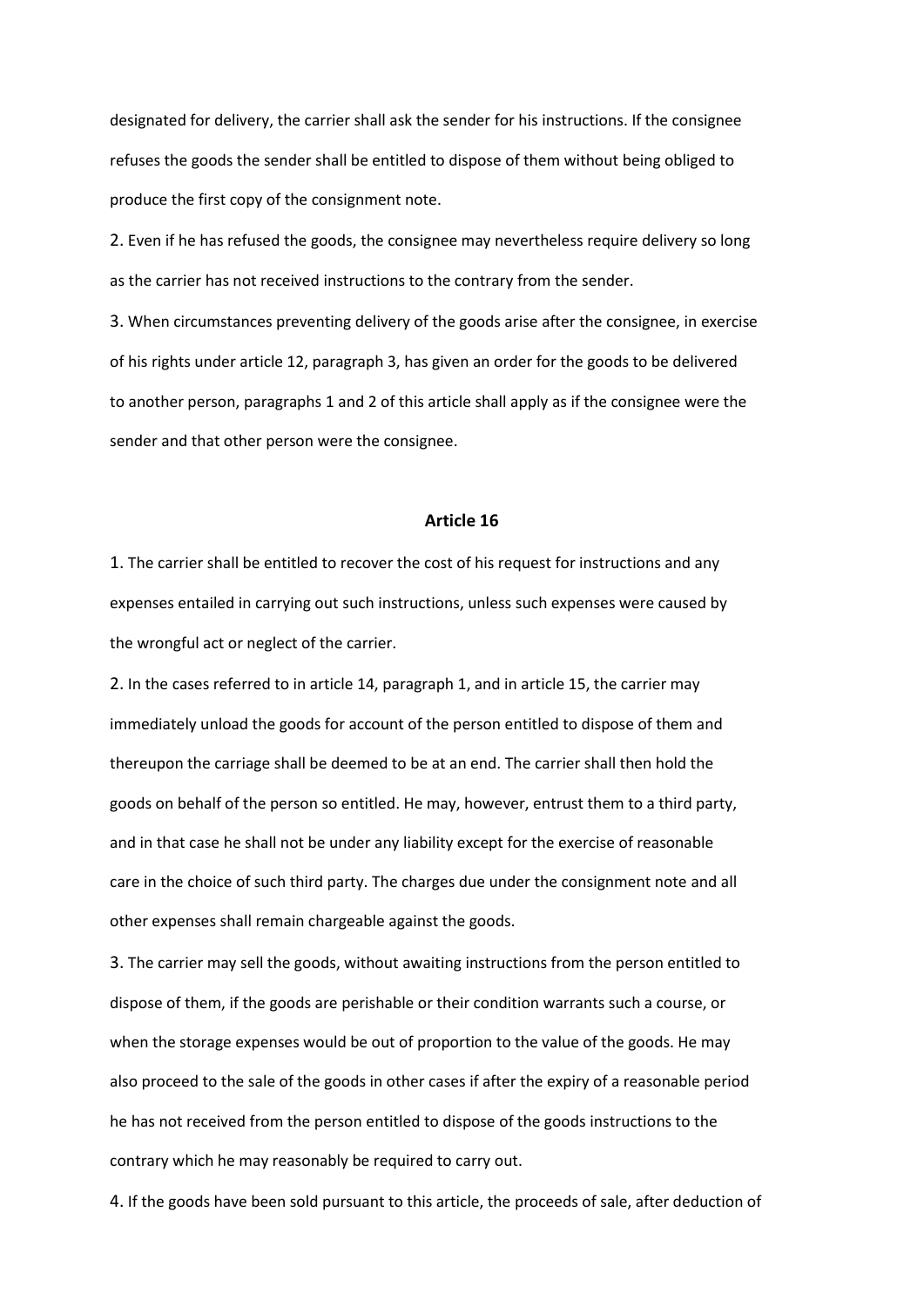the expenses chargeable against the goods, shall be placed at the disposal of the person entitled to dispose of the goods. If these charges exceed the proceeds of sale, the carrier shall be entitled to the difference.

5. The procedure in the case of sale shall be determined by the law or custom of the place where the goods are situated.

#### **Chapter IV. Liability of the Carrier**

#### **Article 17**

1. The carrier shall be liable for the total or partial loss of the goods and for damage thereto occurring between the time when he takes over the goods and the time of delivery, as well as for any delay in delivery.

2. The carrier shall, however, be relieved of liability if the loss, damage or delay was caused by the wrongful act or neglect of the claimant, by the instructions of the claimant given otherwise than as the result of a wrongful act or neglect on the part of the carrier, by inherent vice of the goods or through circumstances which the carrier could not avoid and the consequences of which he was unable to prevent.

3. The carrier shall not be relieved of liability by reason of the defective condition of the vehicle used by him in order to perform the carriage, or by reason of the wrongful act or neglect of the person from whom he may have hired the vehicle or of the agents or servants of the latter.

4. Subject to article 18, paragraphs 2 to 5, the carrier shall be relieved of liability when the loss or damage arises from the special risks inherent in one more of the following circumstances:

(a) Use of open unsheeted vehicles, when their use has been expressly agreed and specified in the consignment note;

(b) The lack of, or defective condition of packing in the case of goods which, by their nature, are liable to wastage or to be damaged when not packed or when not properly packed;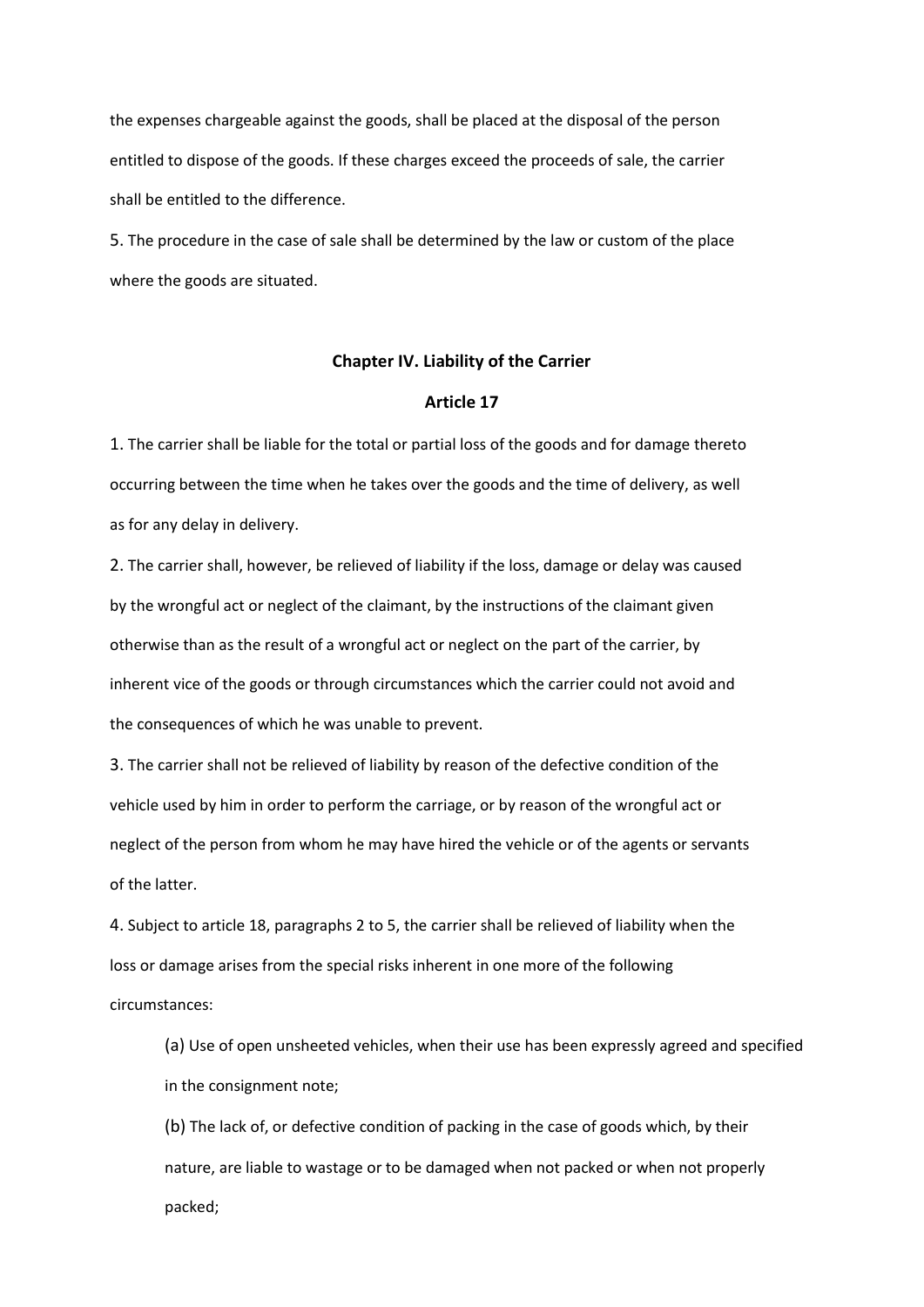(c) Handling, loading, stowage or unloading of the goods by the sender, the consignee or person acting on behalf of the sender or the consignee;

(d) The nature of certain kinds of goods which particularly exposes them to total or partial loss or to damage, especially through breakage, rust, decay, desiccation, leakage, normal wastage, or the action of moth or vermin;

(f) Insufficiency or inadequacy of marks or numbers on the packages;

(g) The carriage of livestock.

5. Where under this article the carrier is not under any liability in respect some of the factors causing the loss, damage or delay, he shall only be liable the extent that those factors for which he is liable under this article have contributed to the loss, damage or delay.

# **Article 18**

1. The burden of proving that loss, damage or delay was due to one of the specified in article 17, paragraph 2, shall rest upon the carrier.

2. When the carrier establishes that in the circumstances of the case, the loss damage could be attributed to one or more of the special risks referred to in article 17, paragraph 4, it shall be presumed that it was so caused. The claimant shall, however, be entitled to prove that the loss or damage was not, in fact, attributable either wholly or partly to one of these risks. 3. This presumption shall not apply in the circumstances set out in article 17, paragraph 4 (a), if there has been an abnormal shortage, or a loss of any package.

4. If the carriage is performed in vehicles specially equipped to protect the goods from the effects of heat, cold, variations in temperature or the humidity of the air, the carrier shall not be entitled to claim the benefit of article 17, paragraph 4 (d), unless he proves that all steps incumbent on him in the circumstances with respect to the choice, maintenance and use of such equipment were taken and that he complied with any special instructions issued to him.

5. The carrier shall not be entitled to claim the benefit of article 17, paragraph 4 (f), unless he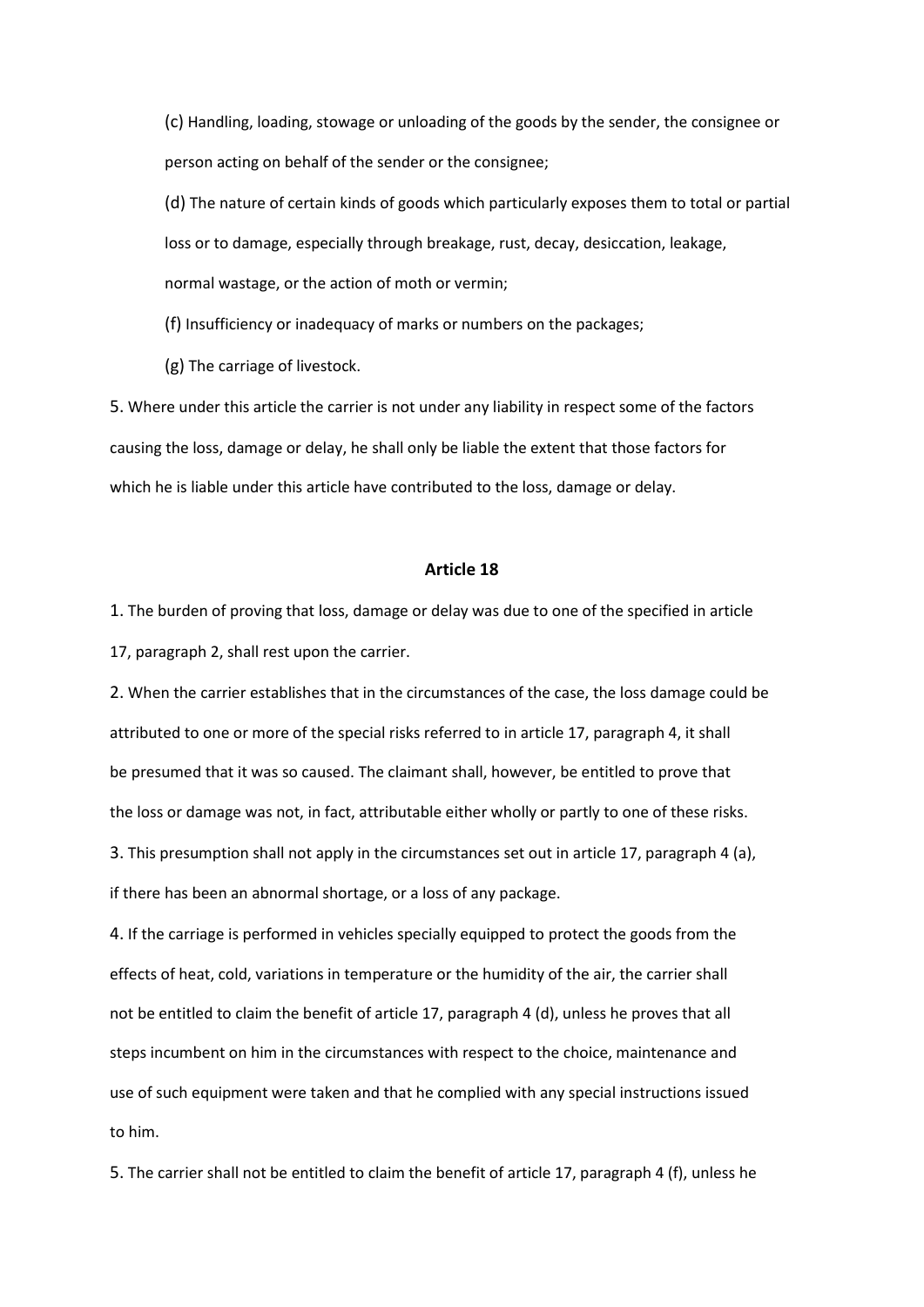proves that all steps normally incumbent on him in the circumstances were taken and that he complied with any special instructions issued to him.

#### **Article 19**

Delay in delivery shall be said to occur when the goods have not been delivered within the agreed time-limit or when, failing an agreed time-limit, the actual duration of the carriage having regard to the circumstances of the case, and in particular, in the case of partial loads, the time required for making up a complete load in the normal way, exceeds the time it would be reasonable to allow a diligent carrier.

#### **Article 20**

1. The fact that goods have not been delivered within thirty days following the expiry of the agreed time-limit, or, if there is no agreed time-limit, within sixty days from the time when the carrier took over the goods, shall be conclusive evidence of the loss of the goods, and the person entitled to make a claim may thereupon treat them as lost.

2. The person so entitled may, on receipt of compensation for the missing goods, request in writing that he shall be notified immediately should the goods be recovered in the course of the year following the payment of compensation. He shall be given a written acknowledgement of such request.

3. Within the thirty days following receipt of such notification, the person entitled as aforesaid may require the goods to be delivered to him against payment of the charges shown to be due on the consignment note and also against refund of the compensation he received less any charges included therein but without prejudice to any claims to compensation for delay in delivery under article 23 and where applicable, article 26.

4. In the absence of the request mentioned in paragraph 2 or of any instructions given within the period of thirty days specified in paragraph 3, or if the goods are not recovered until more than one year after the payment of compensation, the carrier shall be entitled to deal with them in accordance with the law place where the goods are situated.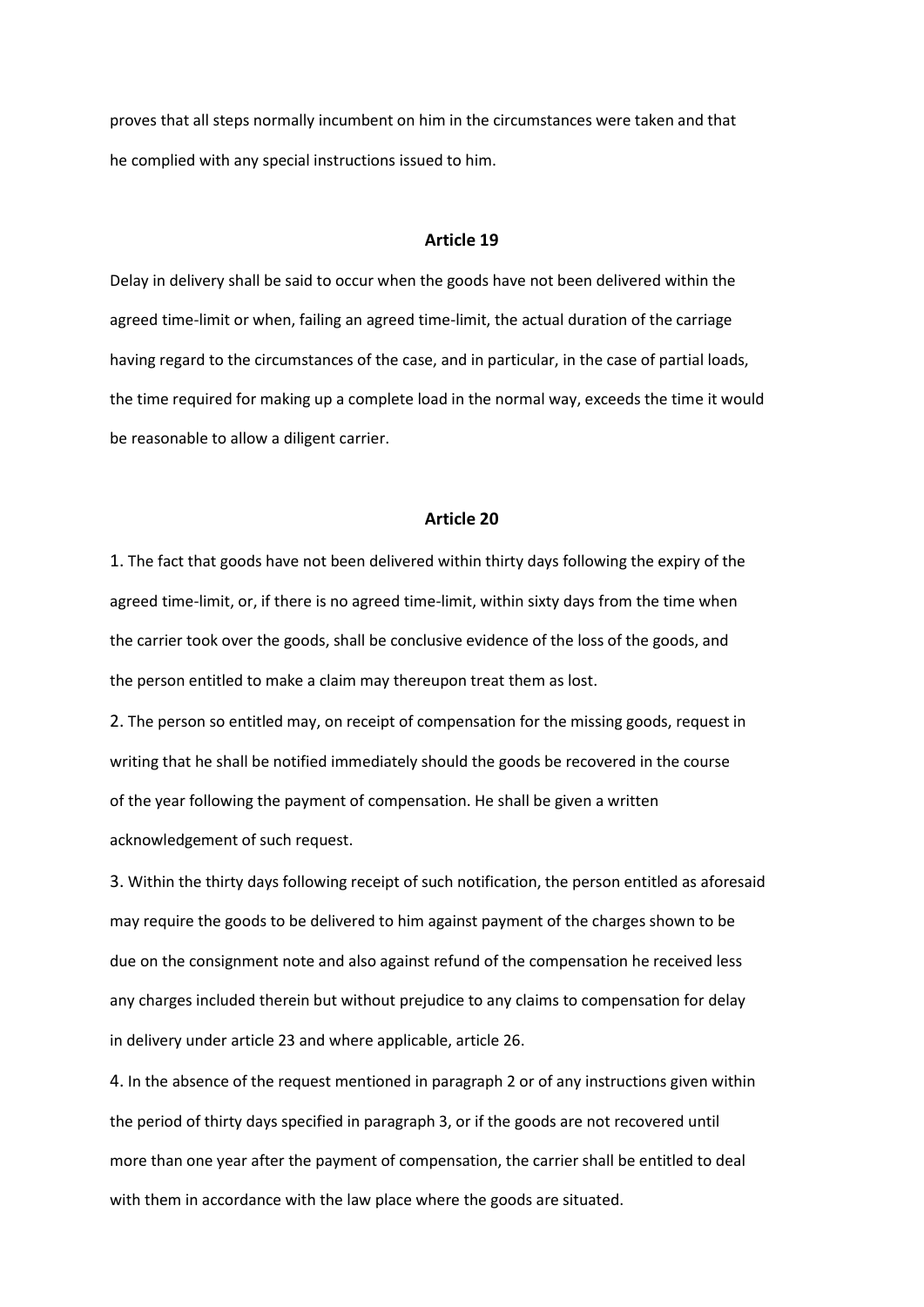Should the goods have been delivered to the consignee without collection of the "cash on delivery" charge which should have been collected by the carrier under terms of the contract of carriage, the carrier shall be liable to the sender for compensation not exceeding the amount of such charge without prejudice to his right of action against the consignee.

#### **Article 22**

1. When the sender hands goods of a dangerous nature to the carrier, he shall inform the carrier of the exact nature of the danger and indicate if necessary, precautions to be taken. If this information has not been entered in the consignment note, the burden of proving, by some other means, that the carrier knew the exact nature of the danger constituted by the carriage of the said goods shall rest upon the sender or the consignee.

2. Goods of a dangerous nature which, in the circumstance referred to in paragraph 1 of this article, the carrier did not know were dangerous, may, at any time or place, be unloaded, destroyed or rendered harmless by the carrier without compensation; further, the sender shall be liable for all expenses, loss or damage arising out of their handing over for carriage or of their carriage.

# **Article 23**

1. When, under the provisions of this Convention, a carrier is liable for compensation in respect of total or partial loss of goods, such compensation shall be calculated by reference to the value of the goods at the place and time at which they were accepted for carriage. 2. The value of the goods shall be fixed according to the commodity exchange price or, if there is no such price, according to the current market price or, if there is no commodity exchange price or current market price, by reference to normal value of goods of the same kind and quality.

3. Compensation shall not, however, exceed 8.33 units of account per kilogram of gross weight short.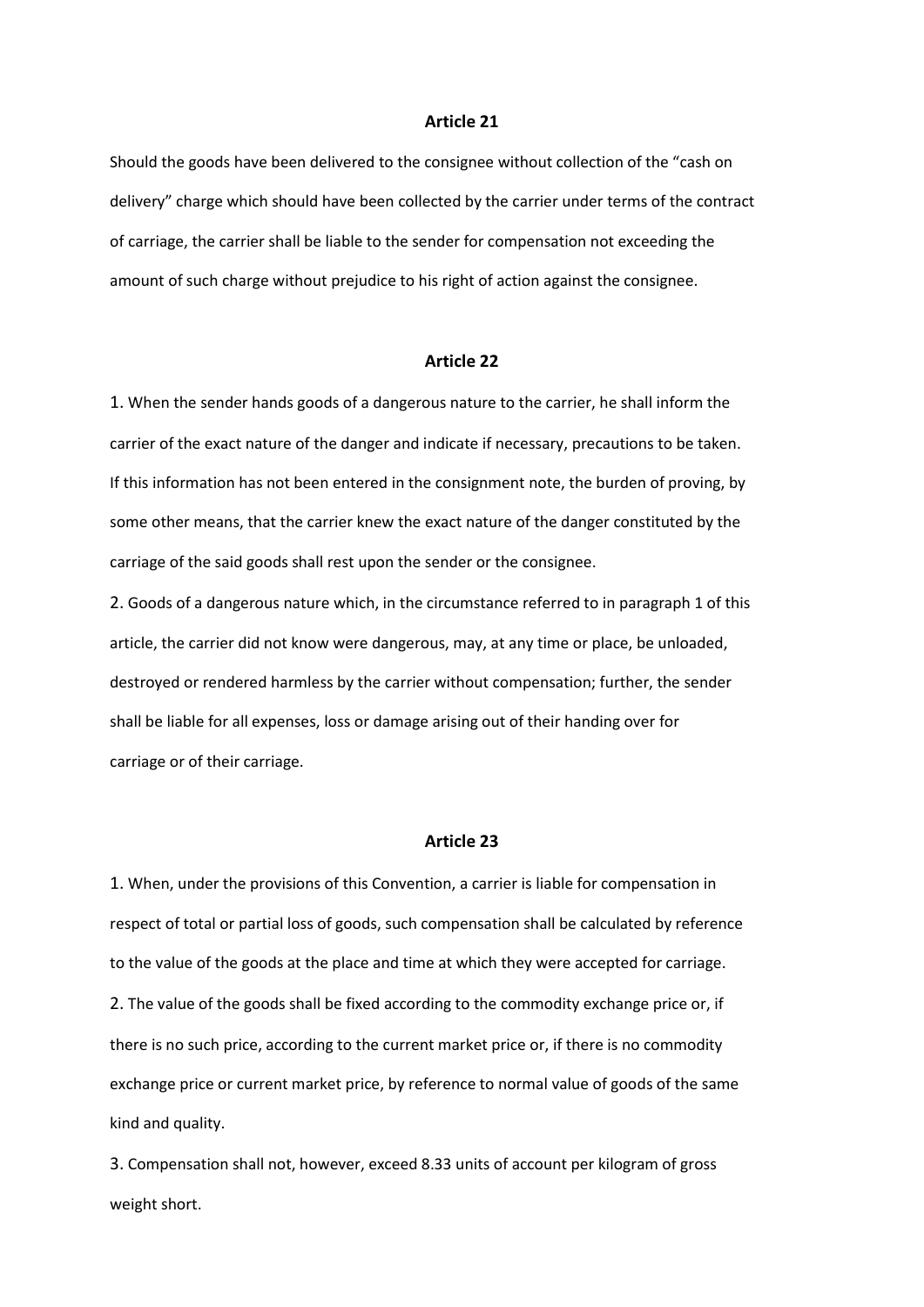4. In addition, the carriage charges, Customs duties and other charges incurred in respect of the carriage of the goods shall be refunded in full in case of total loss and in proportion to the loss sustained in case of partial loss, but no further damage shall be payable.

5. In the case of delay if the claimant proves that damage has resulted therefrom the carrier shall pay compensation for such damage not exceeding the carriage charges.

6. Higher compensation may only be claimed where the value of the goods or a special interest in delivery has been declared in accordance with articles 24 and 26.

7. The unit of account mentioned in this Convention is the Special Drawing Right as defined by the International Monetary Fund. The amount mentioned in paragraph 3 of this article 3 shall be converted into the national currency of the State of the Court seized of the case on the basis of the value of that currency on the date of the judgement or the date agreed upon by the Parties. The value of the national currency, in terms of the Special Drawing Right, of a State which is a member of the International Monetary Fund, shall be calculated in accordance with the method of valuation applied by the International Monetary Fund in effect at the date in question for its operations and transactions. The value of the national currency, in terms of the Special Drawing Right, of a State which is not a member of the International Monetary Fund, shall be calculated in a manner determined by that State. 8. Nevertheless, a State which is not a member of the International Monetary Fund and whose law does not permit the application of the provisions of paragraph 7 of this article may, at the time of ratification of or accession to the Protocol to the CMR or at any time thereafter, declare that the limit of liability provided for in paragraph 3 of this article to be applied in its territory shall be 25 monetary units. The monetary unit referred to in this paragraph corresponds to 10/31 gramme of gold of millesimal fineness nine hundred. The conversion of the amount specified in this paragraph into the national currency shall be made according to the law of the State concerned.

9. The calculation mentioned in the last sentence of paragraph 7 of this article and the conversion mentioned in paragraph 8 of this article shall be made in such a manner as to express in the national currency of the State as far as possible the same real value for the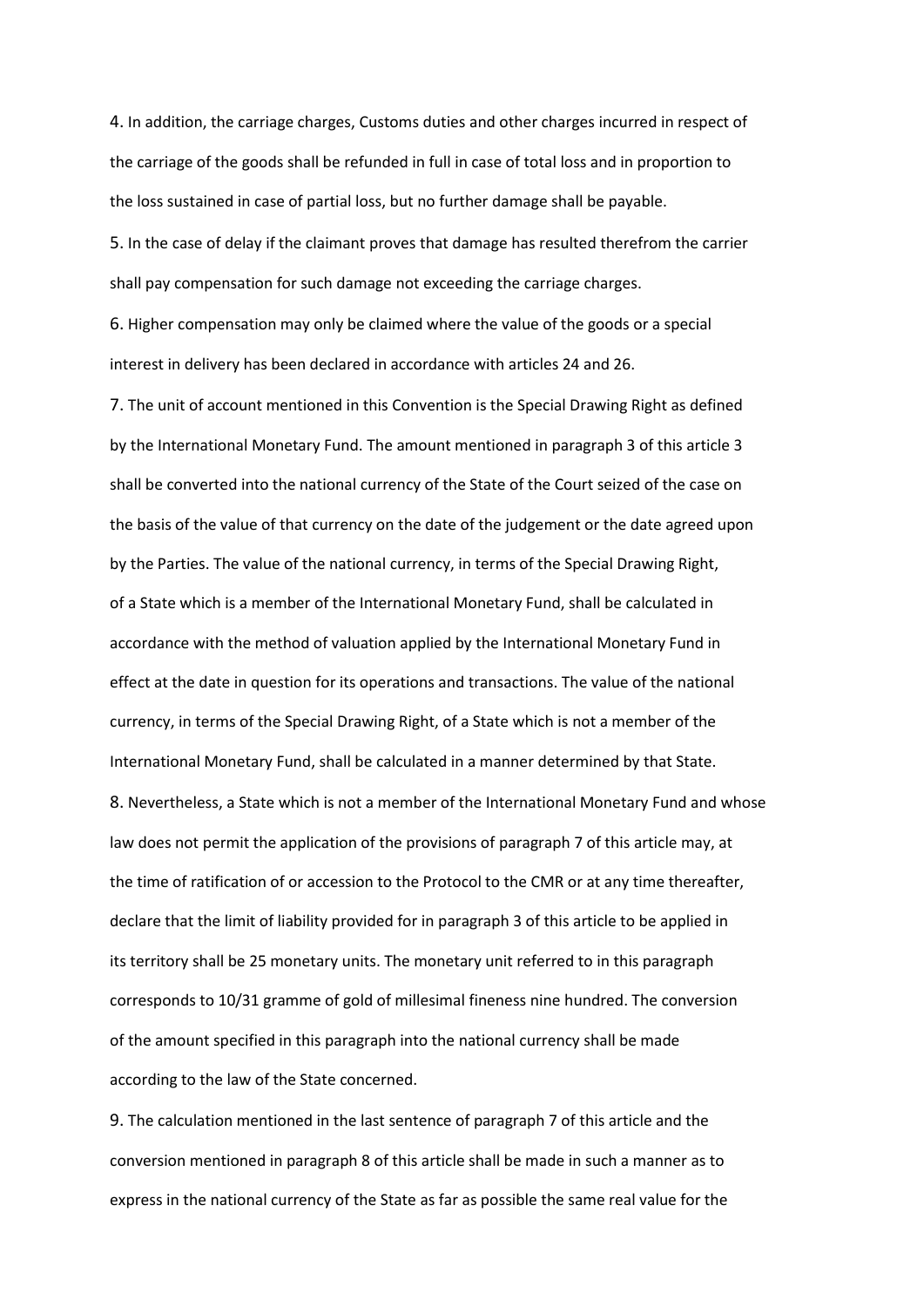amount in paragraph 3 of this article as is expressed there in units of account. States shall communicate to the Secretary-General of the United Nations the manner of calculation pursuant to paragraph 7 of this article or the result of the conversion in paragraph 8 of this article as the case may be, when depositing an instrument referred to in article 3 of the Protocol to the CMR and whenever there is a change in either.

# **Article 24**

The sender may, against payment of a surcharge to be agreed upon, declare in the consignment note a value for the goods exceeding the limit laid down in article 23, paragraph 3, and in that case the amount of the declared value shall be substituted for that limit.

# **Article 25**

1. In case of damage, the carrier shall be liable for the amount by which the goods have diminished in value, calculated by reference to the value of the goods fixed in accordance with article 23, paragraphs 1, 2 and 4.

2. The compensation may not, however, exceed:

(a) If the whole consignment has been damaged, the amount payable in the case of total loss;

(b) If part only of the consignment has been damaged, the amount payable in the case of loss of the part affected.

### **Article 26**

1. The sender may, against payment of a surcharge to be agreed upon, fix the amount of a special interest in delivery in the case of loss or damage or of the agreed time-limit being exceeded, by entering such amount in the consignment note.

2. If a declaration of a special interest in delivery has been made, compensation for the additional loss or damage proved may be claimed, up to the total amount of the interest declared, independently of the compensation provided for in articles 23, 24 and 25.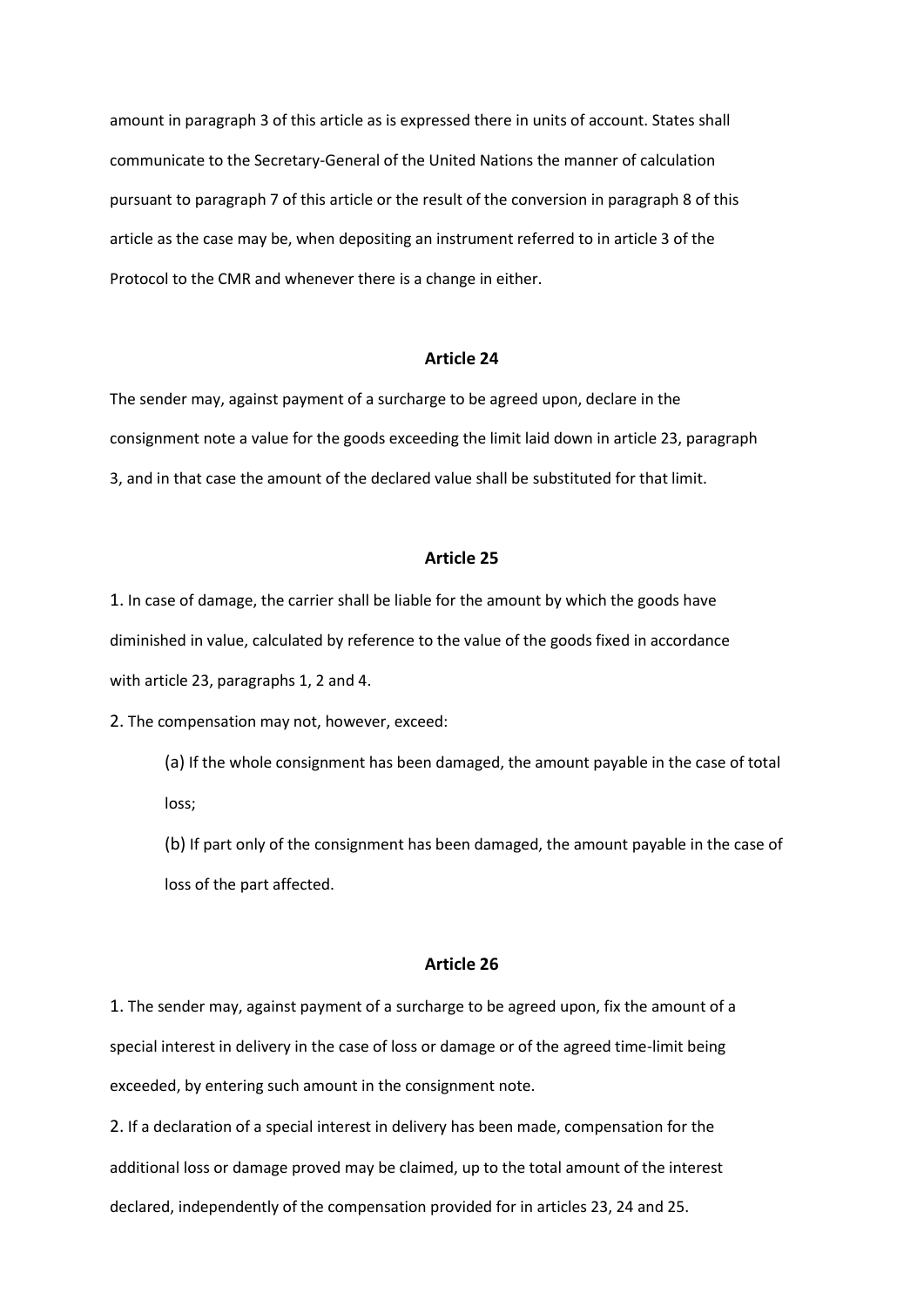1. The claimant shall be entitled to claim interest on compensation payable. Such interest, calculated at five per centum per annum, shall accrue from the date on which the claim was sent in writing to the carrier or, if no such claim has been made, from the date on which legal proceedings were instituted.

2. When the amounts on which the calculation of the compensation is based are not expressed in the currency of the country in which payment is claimed, conversion shall be at the rate of exchange applicable on the day and at the place of payment of compensation.

#### **Article 28**

1. In cases where, under the law applicable, loss, damage or delay arising out of carriage under this Convention gives rise to an extra-contractual claim, the carrier may avail himself of the provisions of this Convention which exclude his liability of which fix or limit the compensation due.

2. In cases where the extra-contractual liability for loss, damage or delay of one of the persons for whom the carrier is responsible under the terms of article 3 is in issue, such person may also avail himself of the provisions of this Convention which exclude the liability of the carrier or which fix or limit the compensation due.

### **Article 29**

1. The carrier shall not be entitled to avail himself of the provisions of this chapter which exclude or limit his liability or which shift the burden of proof if the damage was caused by his wilful misconduct or by such default on his part as, in accordance with the law of the court or tribunal seized of the case, is considered as equivalent to wilful misconduct. 2. The same provision shall apply if the wilful misconduct or default is committed by the agents or servants of the carrier or by any other persons of whose services he makes use for the performance of the carriage, when such agents, servants or other persons are acting within the scope of their employment. Furthermore, in such a case such agents, servants or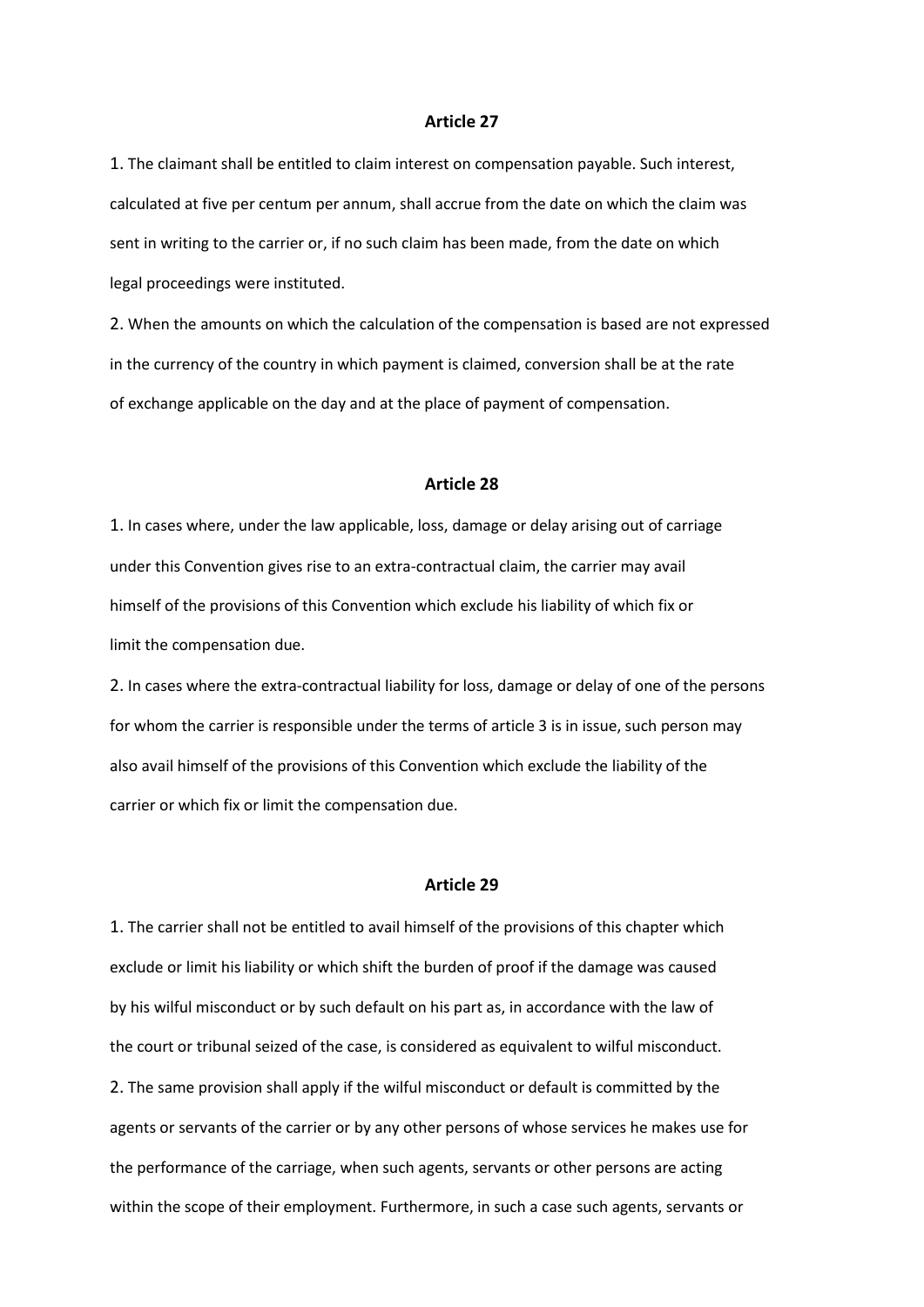other persons shall not be entitled to avail themselves, with regard to their personal liability, of the provisions of this chapter referred to in paragraph 1.

#### **Chapter V. Claims and Actions**

### **Article 30**

1. If the consignee takes delivery of the goods without duly checking their condition with the carrier or without sending him reservations giving a general indication of the loss or damage, not later than the time of delivery in the case of apparent loss or damage and within seven days of delivery, Sundays and public holidays excepted, in the case of loss or damage which is not apparent, the fact of this taking delivery shall be prima facie, evidence that he has received the goods in the condition described in the consignment note. In the case of loss or damage which is not apparent the reservations referred to shall be made in writing.

2. When the condition of the goods has been duly checked by the consignee and the carrier, evidence contradicting the result of this checking shall only be admissible in the case of loss or damage which is not apparent and provided that the consignee has duly sent reservations in writing to the carrier within seven days, Sundays and public holidays excepted, from the date of checking.

3. No compensation shall be payable for delay in delivery unless a reservation has been sent in writing to the carrier, within twenty-one days from the time that the goods were placed at the disposal of the consignee.

4. In calculating the time-limits provided for in this article the date of delivery, or the date of checking, or the date when the goods were placed at the disposal of the consignee, as the case may be, shall not be included.

5. The carrier and the consignee shall give each other every reasonable facility for making the requisite investigations and checks.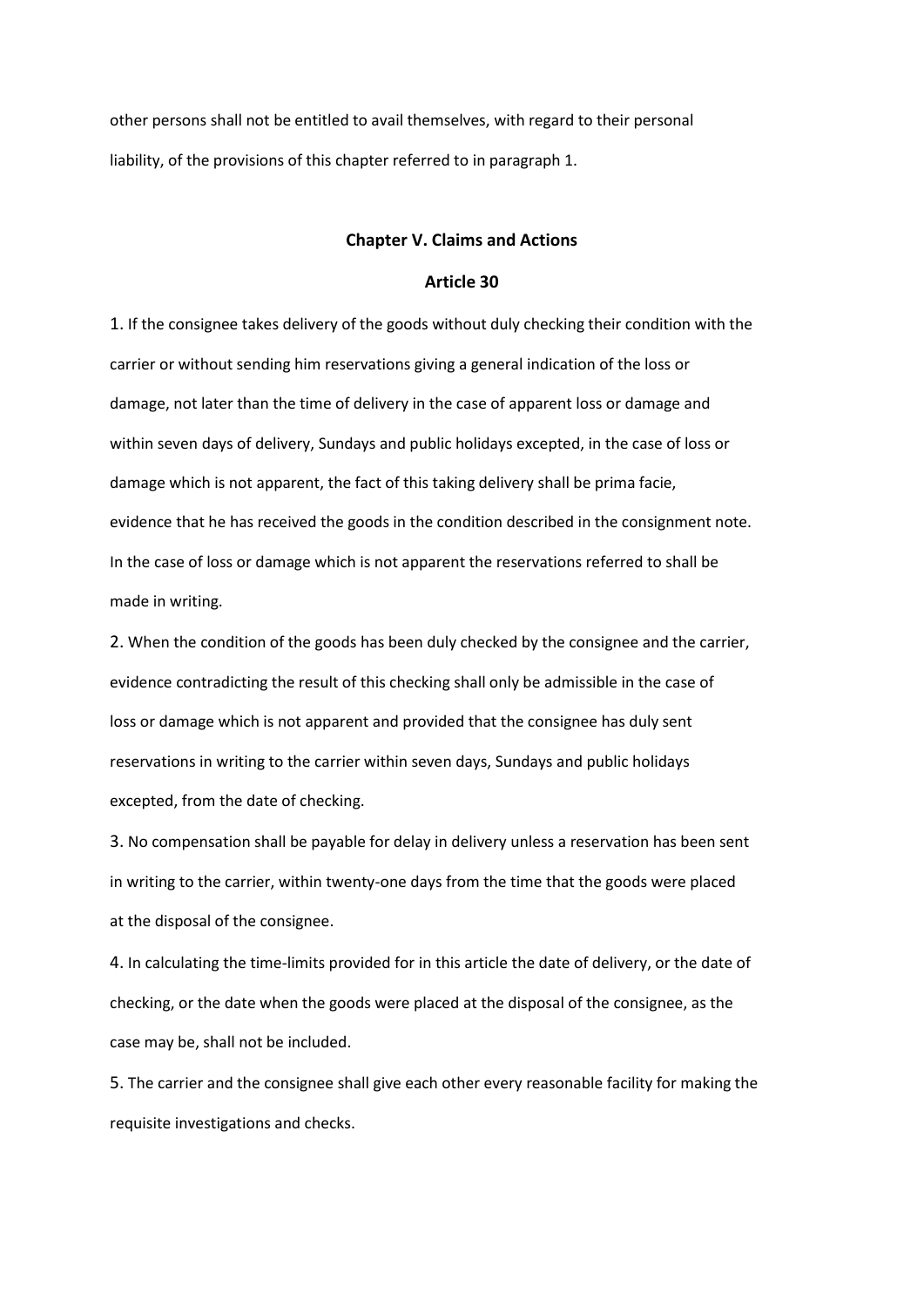1. In legal proceedings arising out of carriage under this Convention, the plaintiff may bring an action in any court or tribunal of a contracting country designated by agreement between the parties and, in addition, in the courts or tribunals of a country within whose territory:

(a) The defendant is ordinarily resident, or has his principal place of business, or the branch or agency through which the contract of carriage was made, or

(b) The place where the goods were taken over by the carrier or the place designated for delivery is situated.

2. Where in respect of a claim referred to in paragraph 1 of this article an action is pending before a court or tribunal competent under that paragraph, or where in respect of such a claim a judgement has been entered by such a court or tribunal no new action shall be started between the same parties on the same grounds unless the judgement of the court or tribunal before which the first action was brought is not enforceable in the country in which the fresh proceedings are brought.

3. When a judgement entered by a court or tribunal of a contracting country in any such action as is referred to in paragraph 1 of this article has become enforceable in that country, it shall also become enforceable in each of the other contracting States, as soon as the formalities required in the country concerned have been complied with. These formalities shall not permit the merits of the case to be re-opened.

4. The provisions of paragraph 3 of this article shall apply to judgements after trial, judgements by default and settlements confirmed by an order of the court, but shall not apply to interim judgements or to awards of damages, in addition to costs against a plaintiff who wholly or partly fails in his action.

5. Security for costs shall not be required in proceedings arising out of carriage under this Convention from nationals of contracting countries resident or having their place of business in one of those countries.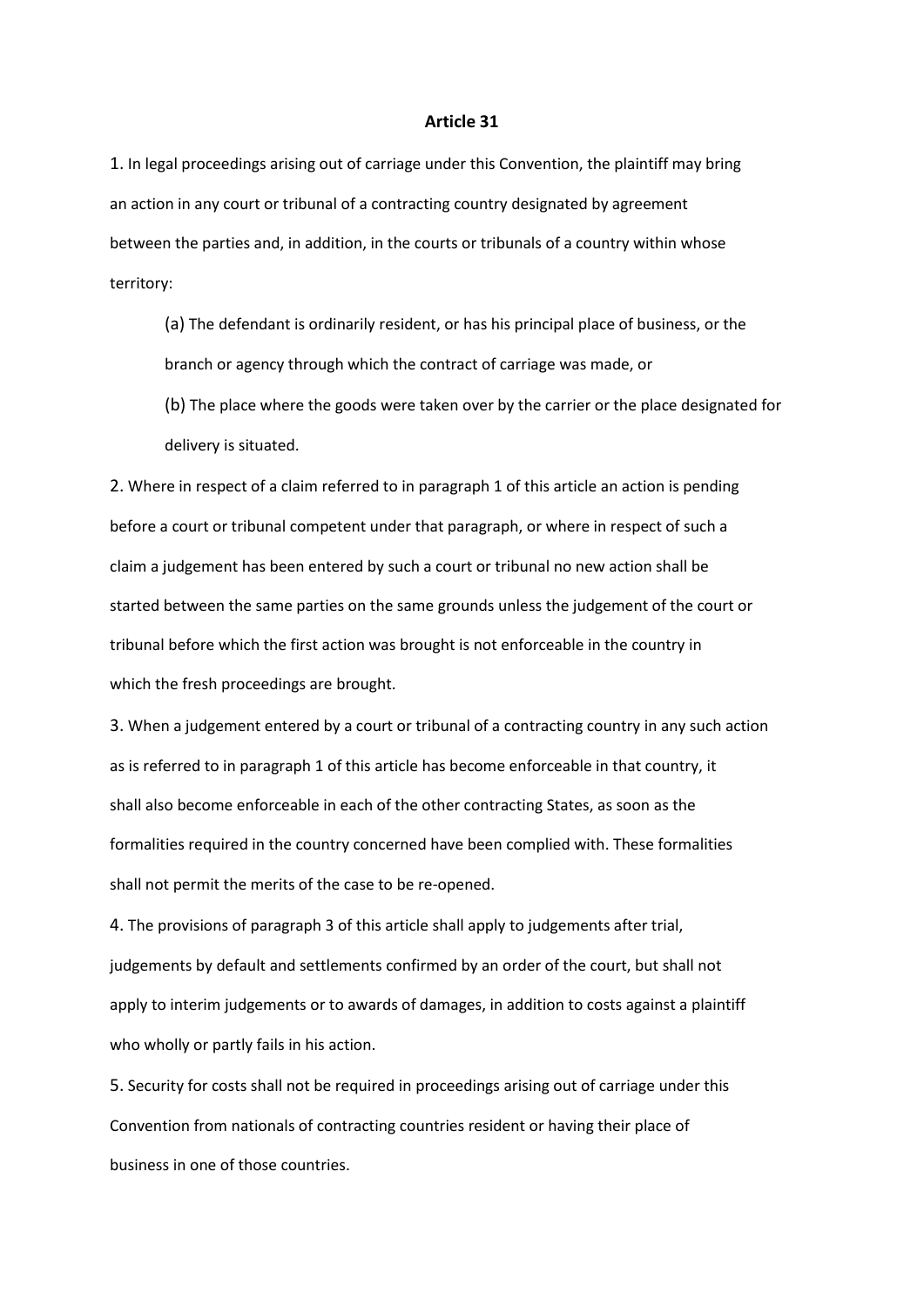1. The period of limitation for an action arising out of carriage under this Convention shall be one year. Nevertheless, in the case of wilful misconduct, or such default as in accordance with the law of the court or tribunal seized of the case, is considered as equivalent to wilful misconduct, the period of limitation shall be three years. The period of limitation shall begin to run:

(a) In the case of partial loss, damage or delay in delivery, from the date of delivery; (b) In the case of total loss, from the thirtieth day after the expiry of the agreed time-limit or where there is no agreed time-limit from the sixtieth day from the date on which the goods were taken over by the carrier;

(c) In all other cases, on the expiry of a period of three months after the making of the contract of carriage.

The day on which the period of limitation begins to run shall not be included in the period. 2. A written claim shall suspend the period of limitation until such date as the carrier rejects the claim by notification in writing and returns the documents attached thereto. If a part of the claim is admitted the period of limitation shall start to run again only in respect of that part of the claim still in dispute. The burden of proof of the receipt of the claim, or of the reply and of the return of the documents, shall rest with the party relying upon these facts. The running of the period of limitation shall not be suspended by further claims having the same object.

3. Subject to the provisions of paragraph 2 above, the extension of the period of limitation shall be governed by the law of the court or tribunal seized of the case. That law shall also govern the fresh accrual of rights of action.

4. A right of action which has become barred by lapse of time may not be exercised by way of counterclaim or set-off.

# **Article 33**

The contract of carriage may contain a clause conferring competence on an arbitration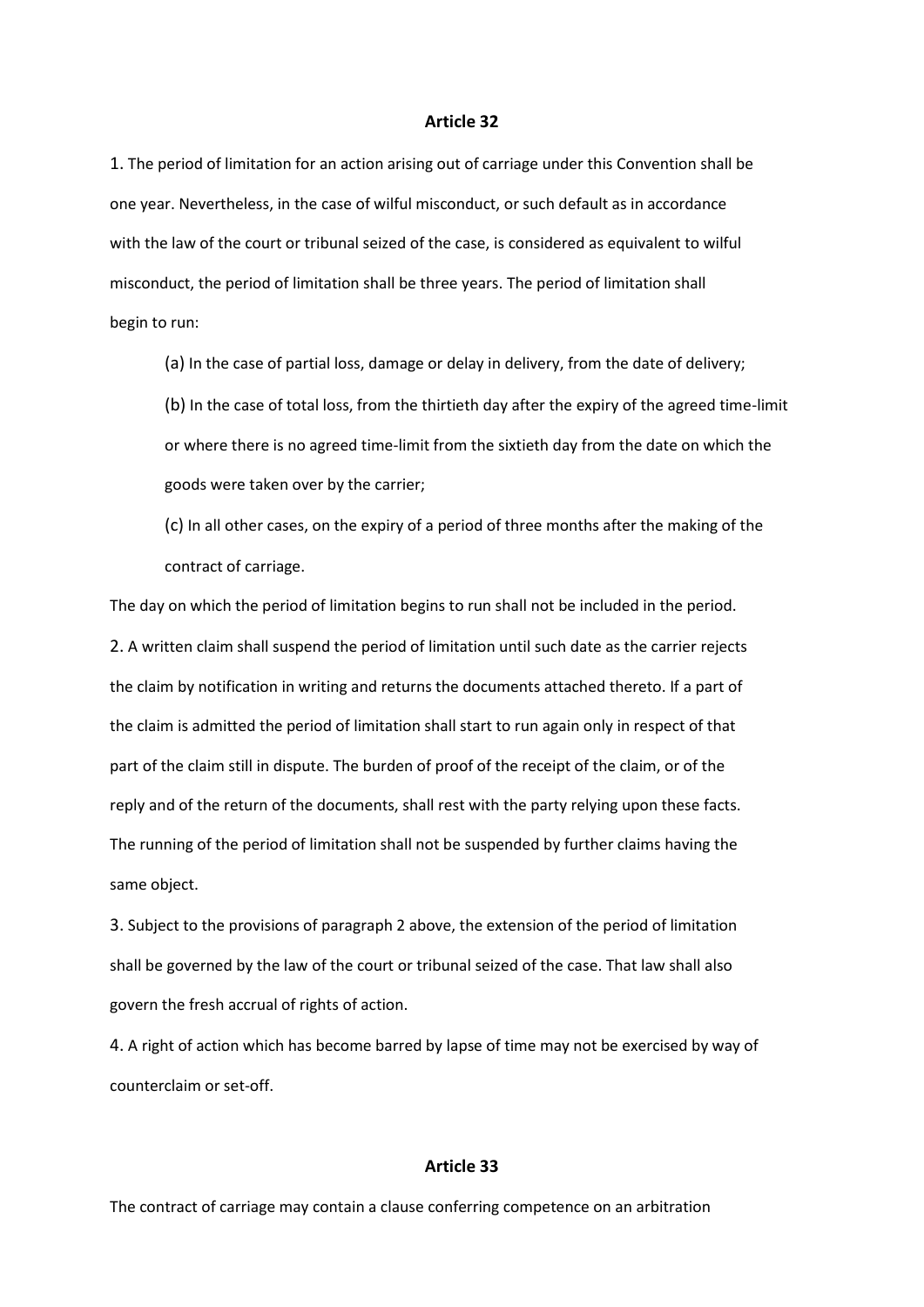tribunal if the clause conferring competence on the tribunal provides that the tribunal shall apply this Convention.

#### **Chapter VI. Provisions Relating to Carriage**

#### **Performed by Successive Carriers**

### **Article 34**

If carriage governed by a single contract is performed by successive road carriers, each of them shall be responsible for the performance of the whole operation, the second carrier and each succeeding carrier becoming a party to the contract of carriage, under the terms of the consignment note, by reason of his acceptance of the goods and the consignment note.

### **Article 35**

1. A carrier accepting the goods from a previous carrier shall give the latter a dated and signed receipt. He shall enter his name and address on the second copy of the consignment note. Where applicable, he shall enter on the second copy of the consignment note and on the receipt reservations of the kind provided for in article 8, paragraph 2.

2. The provisions of article 9 shall apply to the relations between successive carriers.

### **Article 36**

Except in the case of a counterclaim or a setoff raised in an action concerning a claim based on the same contract of carriage, legal proceedings in respect of liability for loss, damage or delay may only be brought against the first carrier, the last carrier or the carrier who was performing that portion of the carriage during which the event causing the loss, damage or delay occurred, an action may be brought at the same time against several of these carriers.

#### **Article 37**

A carrier who has paid compensation in compliance with the provisions of this Convention, shall be entitled to recover such compensation, together with interest thereon and all costs and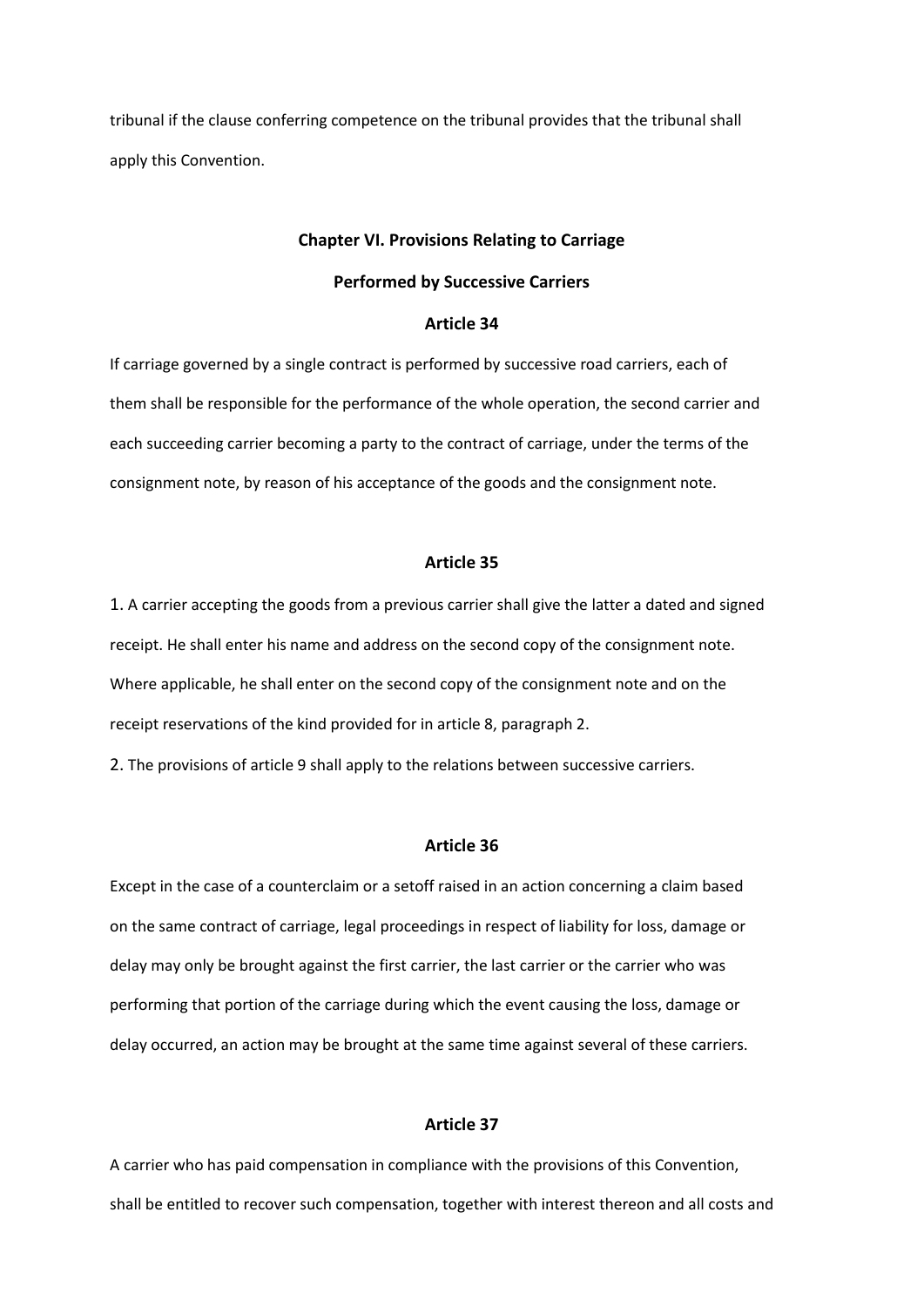expenses incurred by reason of the claim, from the other carriers who have taken part in the carriage, subject to the following provisions:

(a) The carrier responsible for the loss or damage shall be solely liable for the compensation whether paid by himself or by another carrier;

(b) When the loss or damage has been caused by the action of two or more carriers, each of them shall pay an amount proportionate to his share of liability; should it be impossible to apportion the liability, each carrier shall be liable in proportion to the share of the payment for the carriage which is due to him;

(c) If it cannot be ascertained to which carriers liability is attributable for the loss or damage, the amount of the compensation shall be apportioned between all the carriers as laid down in (b) above.

# **Article 38**

If one of the carriers is insolvent, the share of the compensation due from him and unpaid by him shall be divided among the other carriers in proportion to the share of the payment for the carriage due to them.

#### **Article 39**

1. No carrier against whom a claim is made under articles 37 and 38 shall be entitled to dispute the validity of the payment made by the carrier making the claim if the amount of the compensation was determined by judicial authority after the first mentioned carrier had been given due notice of the proceedings and afforded an opportunity of entering an appearance.

2. A carrier wishing to take proceedings to enforce his right of recovery may make his claim before the competent court or tribunal of the country in which one of the carriers concerned is ordinarily resident, or has his principal place of business or the branch or agency through which the contract of carriage was made. All the carriers concerned may be made defendants in the same action.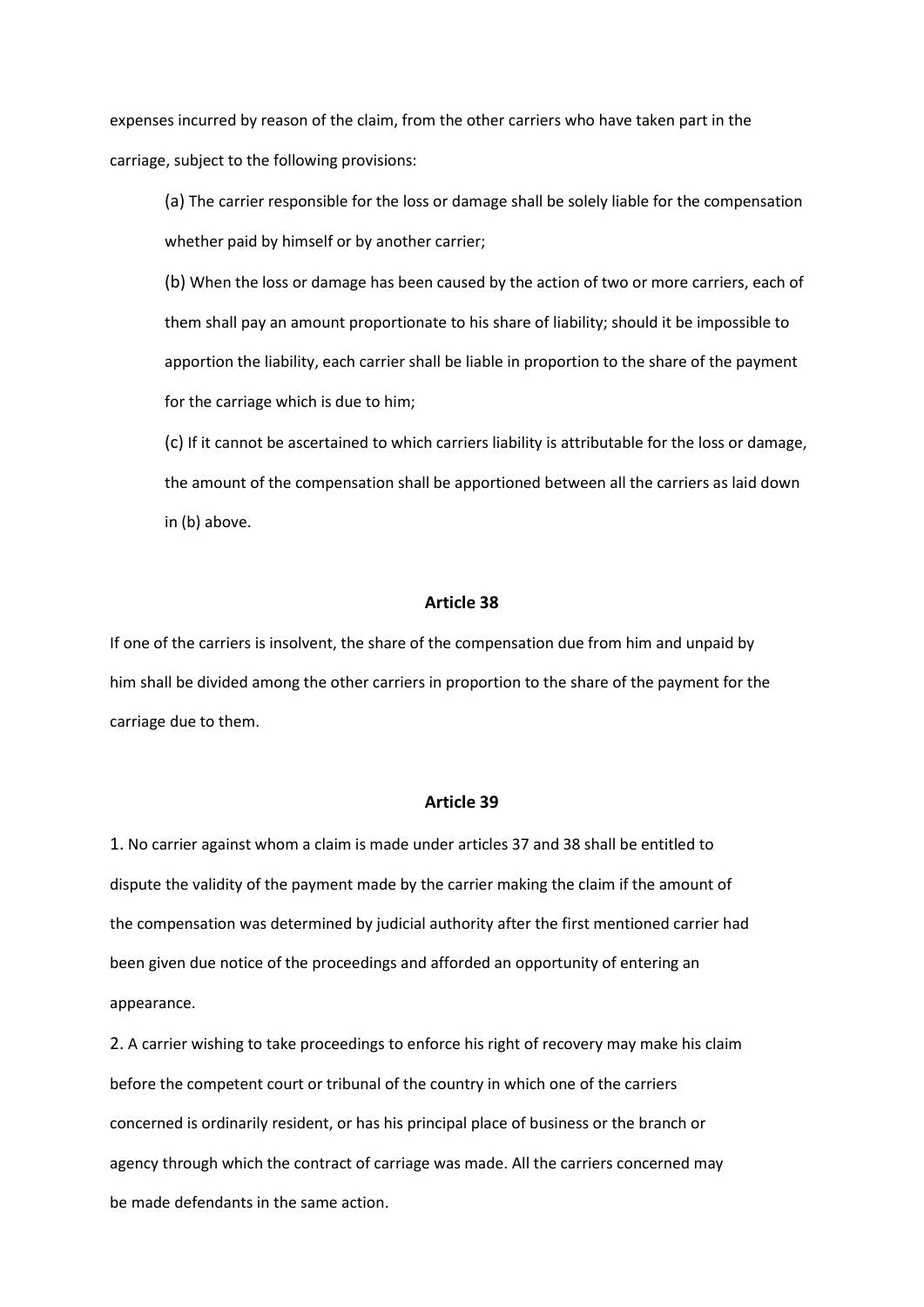3. The provisions of article 31, paragraphs 3 and 4, shall apply to judgements entered in the proceedings referred to in articles 37 and 38.

4. The provisions of article 32 shall apply to claims between carriers. The period of limitation shall, however, begin to run either on the date of the final judicial decision fixing the amount of compensation payable under the provisions of this Convention, or, if there is no such judicial decision, from the actual date of payment.

# **Article 40**

Carriers shall be free to agree among themselves on provisions other than those laid down in articles 37 and 38.

# **Chapter VII. Nullity of Stipulation to the Convention**

# **Article 41**

1. Subject to the provisions of article 40, any stipulation which would directly or indirectly derogate from the provisions of this Convention shall be null and void. The nullity of such a stipulation shall not involve the nullity of the other provisions of the contract.

2. In particular, a benefit of insurance in favour of the carrier or any other similar clause, or any clause shifting the burden of proof shall be null and void.

#### **Chapter VIII. Final Provisions**

# **Article 42**

1. This Convention is open for signature or accession by countries members of the Economic Commission for Europe and countries admitted to the Commission in a consultative capacity under paragraph 8 of the Commission's terms of reference.

2. Such countries as may participate in certain activities of the Economic Commission for Europe in accordance with paragraph 11 of the Commission's terms of reference may become Contracting Parties to this Convention by acceding thereto after its entry into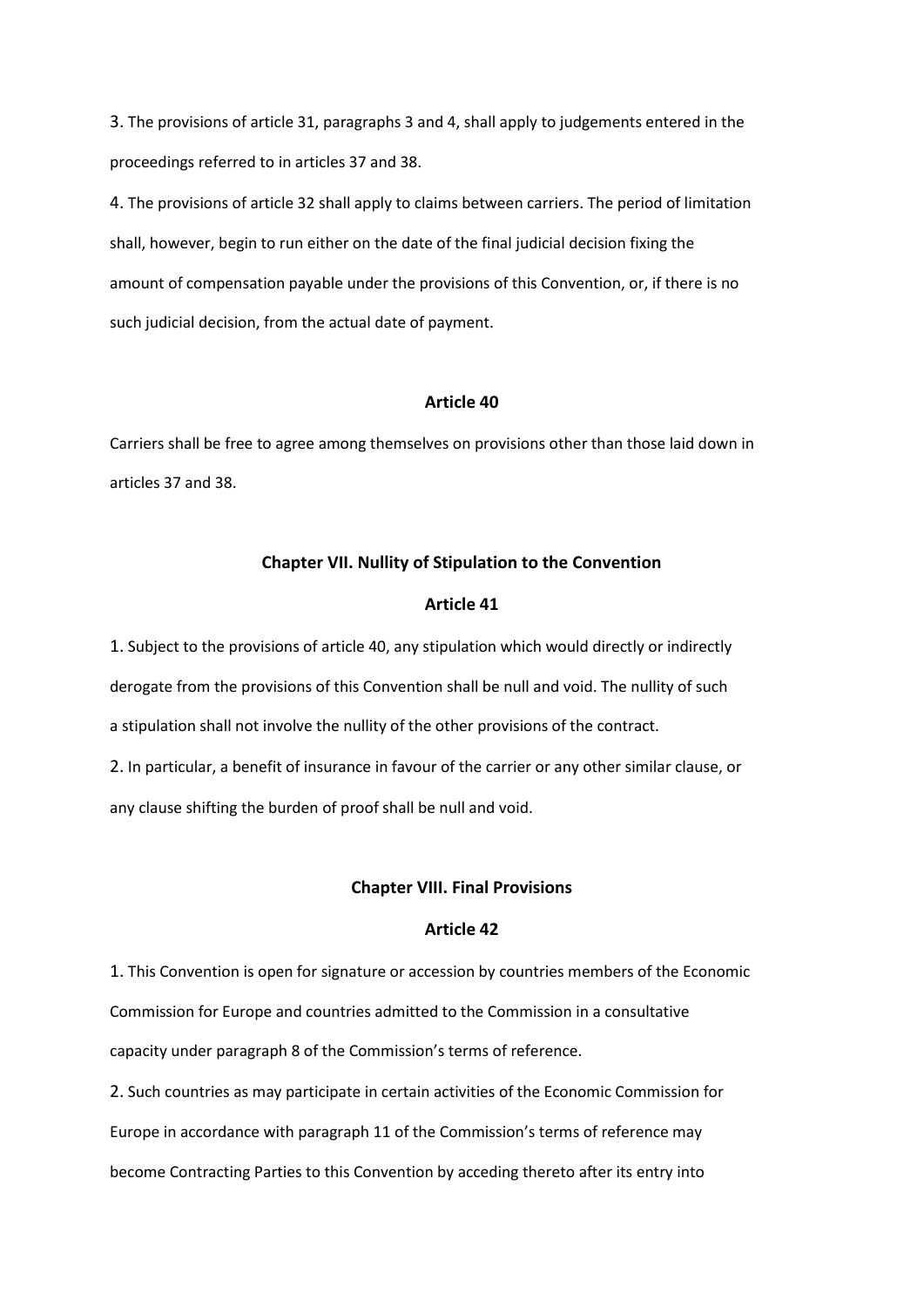force.

3. The Convention shall be open for signature until 31 August 1956 inclusive. Thereafter, it shall be open for accession.

4. This Convention shall be ratified.

5. Ratification or accession shall be effected by the deposit of an instrument with the Secretary-General of the United Nations.

# **Article 43**

1. This Convention shall come into force on the ninetieth day after five of the countries referred to in article 42, paragraph 1, have deposited their instruments of ratification or accession.

2. For any country ratifying or acceding to it after five countries have deposited their

instruments of ratification of accession, this Convention shall enter into force on the

ninetieth day after the said country has deposited its instrument of ratification or accession.

### **Article 44**

1. Any Contracting Party may denounce this Convention by so notifying the SecretaryGeneral of the United Nations.

2. Denunciation shall take effect twelve months after the date of receipt by the SecretaryGeneral of the notification of denunciation.

#### **Article 45**

If, after the entry into force of this Convention, the number of Contracting Parties is reduced, as a result of denunciations, to less than five, the Convention shall cease to be in force from

the date in which the last of such denunciations takes effect.

# **Article 46**

1. Any country may, at the time of depositing its instrument of ratification or accession or at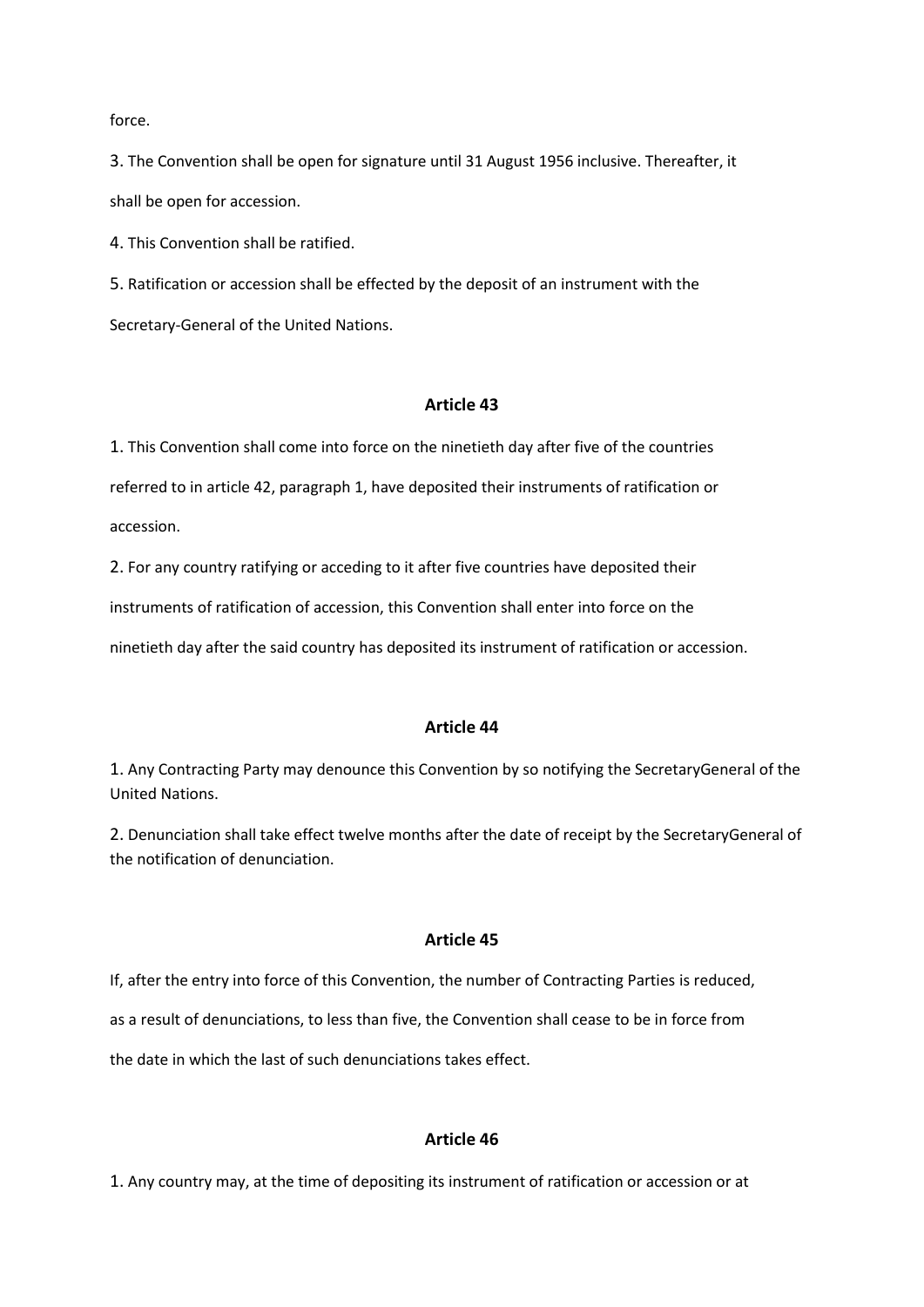any time thereafter, declare by notification addressed to the Secretary-General of the United Nations that this Convention shall extend to all or any of the territories for the international relations of which it is responsible. The Convention shall extend to the territory or territories named in the notification as from the ninetieth day after its receipt by the Secretary-General or, if on that day the Convention has not yet entered into force, at the time of its entry into force.

2. Any country which has made a declaration under the preceding paragraph extending this Convention to any territory for whose international relations it is responsible may denounce the Convention separately in respect of that territory in accordance with the provisions of article 44.

### **Article 47**

Any dispute between two or more Contracting Parties relating to the interpretation or application of this Convention, which the parties are unable to settle by negotiation or other means may, at the request of any one of the Contracting Parties concerned, be referred for settlement to the International Court of Justice

#### **Article 48**

1. Each Contracting Party may, at the time of signing, ratifying, or acceding to, this Convention, declare that it does not consider itself as bound by article 47 of the Convention. Other Contracting Parties shall not be bound by article 47 in respect of any Contracting Party which has entered such a reservation.

2. Any Contracting Party having entered a reservation as provided for in paragraph 1 may at any time withdraw such reservation by notifying the Secretary-General of the United Nations.

3. No other reservation to this Convention shall be permitted.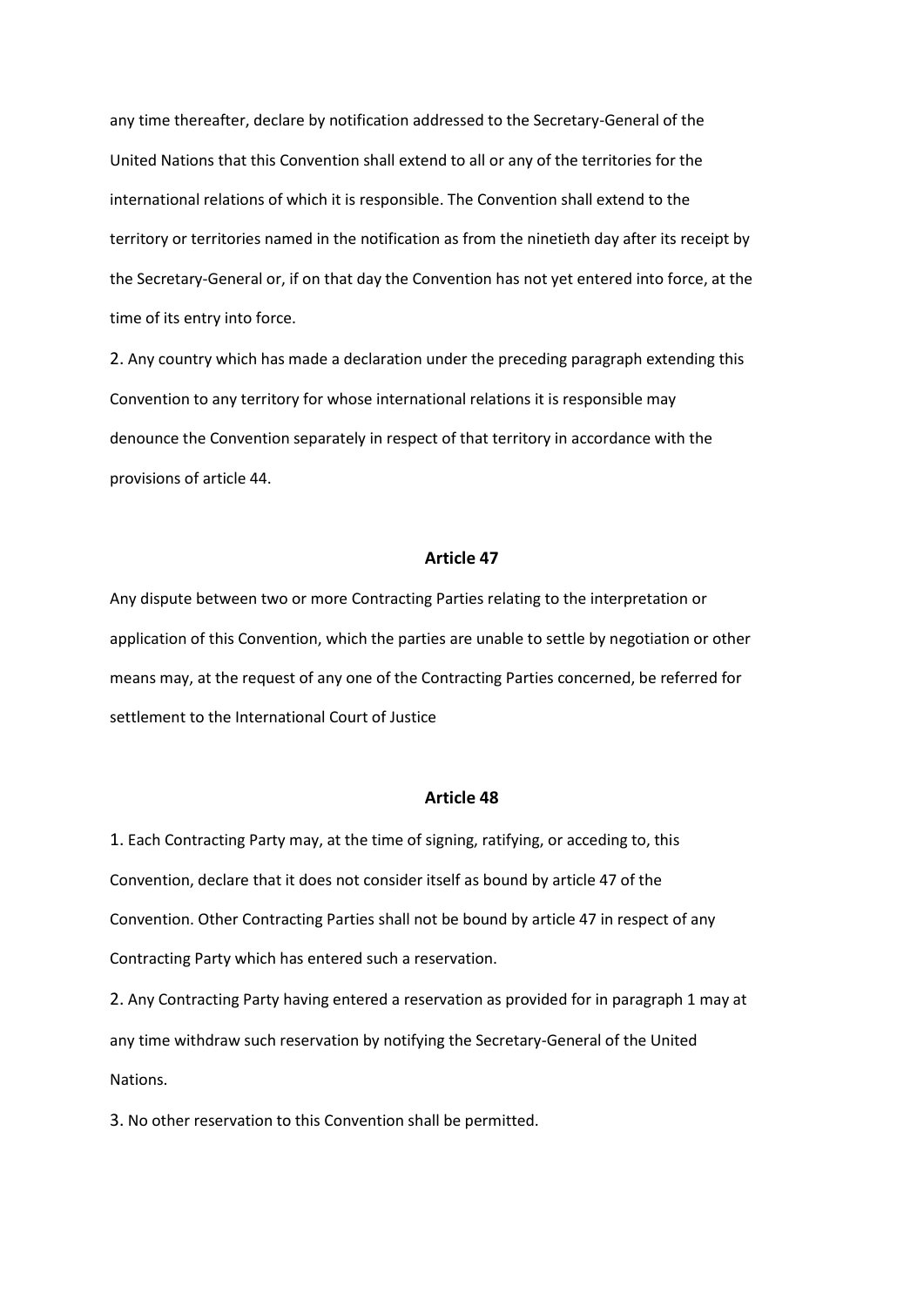1. After this Convention has been in force for three years, any Contracting Party may, by notification to the Secretary-General of the United Nations, request that a conference be convened for the purpose of reviewing the Convention. The Secretary-General shall notify all Contracting Parties of the request and a review conference shall be convened by the Secretary-General if, within a period of four months following the date of notification by the Secretary General, not less than one-fourth of the Contracting Parties notify him of their concurrence with the request.

2. If a conference is convened in accordance with the preceding paragraph, the SecretaryGeneral shall notify all the Contracting Parties and invite them to submit within a period of

three months such proposals as they may wish the Conference to consider. The SecretaryGeneral shall circulate to all Contracting Parties the provisional agenda for the conference

together with the texts of such proposals at least three months before the date on which the conference is to meet.

3. The Secretary-General shall invite to any conference convened in accordance with this article all countries referred to in article 42, paragraph 1, and countries which have become Contracting Parties under article 42, paragraph 2.

#### **Article 50**

In addition to the notifications provided for in article 49, the Secretary-General of the United Nations shall notify the countries referred to in article 42, paragraph 1, and the countries which have become Contracting Parties under article 42, paragraph 2, of:

- (a) Ratification and accessions under article 42;
- (b) The dates of entry into force of this Convention in accordance with article 43;
- (c) Denunciations under article 44;
- (d) The termination of this Convention in accordance with article 45;
- (e) Notifications received in accordance with article 46;
- (f) Declarations and notifications received in accordance with article 48, paragraphs 1 and 2.